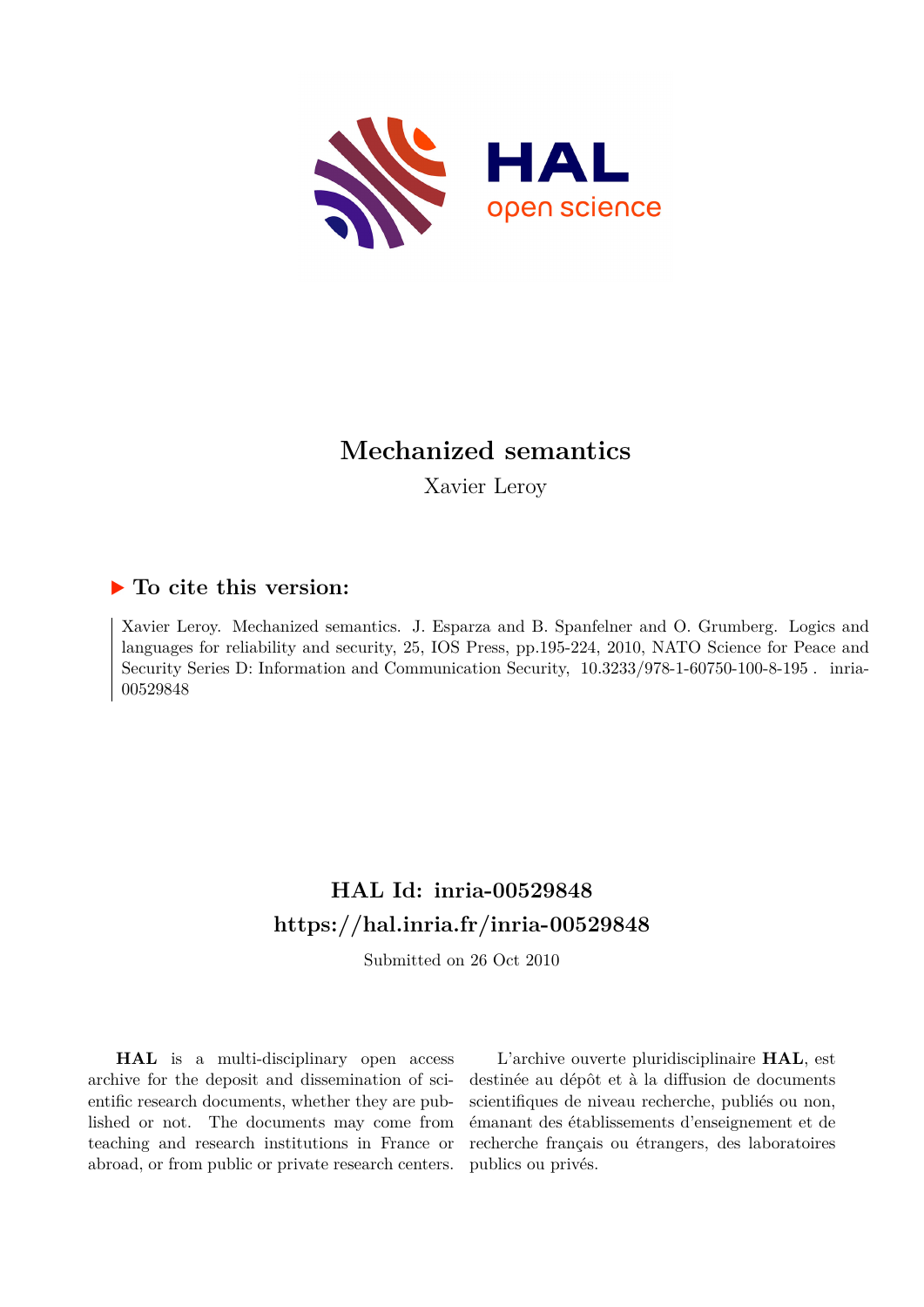# Mechanized semantics

with applications to program proof and compiler verification

# Xavier LEROY *INRIA Paris-Rocquencourt*

Abstract. The goal of this lecture is to show how modern theorem provers—in this case, the Coq proof assistant—can be used to mechanize the specification of programming languages and their semantics, and to reason over individual programs and over generic program transformations, as typically found in compilers. The topics covered include: operational semantics (small-step, big-step, definitional interpreters); a simple form of denotational semantics; axiomatic semantics and Hoare logic; generation of verification conditions, with application to program proof; compilation to virtual machine code and its proof of correctness; an example of an optimizing program transformation (dead code elimination) and its proof of correctness.

#### Introduction

The semantics of a programming language describe *mathematically* the meaning of programs written in this language. An example of use of semantics is to define a programming language with much greater precision than standard language specifications written in English. (See for example the definition of Standard ML [38].) In turn, semantics enable us to formally verify some programs, proving that they satisfy their specifications. Finally, semantics are also necessary to establish the correctness of algorithms and implementations that operate over programs: interpreters, compilers, static analyzers (including type-checkers and bytecode verifiers), program provers, refactoring tools, etc.

Semantics for nontrivial programming languages can be quite large and complex, making traditional, on-paper proofs using these semantics increasingly painful and unreliable. Automatic theorem provers and especially interactive proof assistants have great potential to alleviate these problems and scale semanticbased techniques all the way to realistic programming languages and tools. Popular proof assistants that have been successfully used in this area include ACL2, Coq, HOL4, Isabelle/HOL, PVS and Twelf.

The purpose of this lecture is to introduce students to this booming field of mechanized semantics and its applications to program proof and formal verification of programming tools such as compilers. Using the prototypical IMP imperative language as a concrete example, we will:

• mechanize various forms of operational and denotational semantics for this language and prove their equivalence (sections 1 and 2);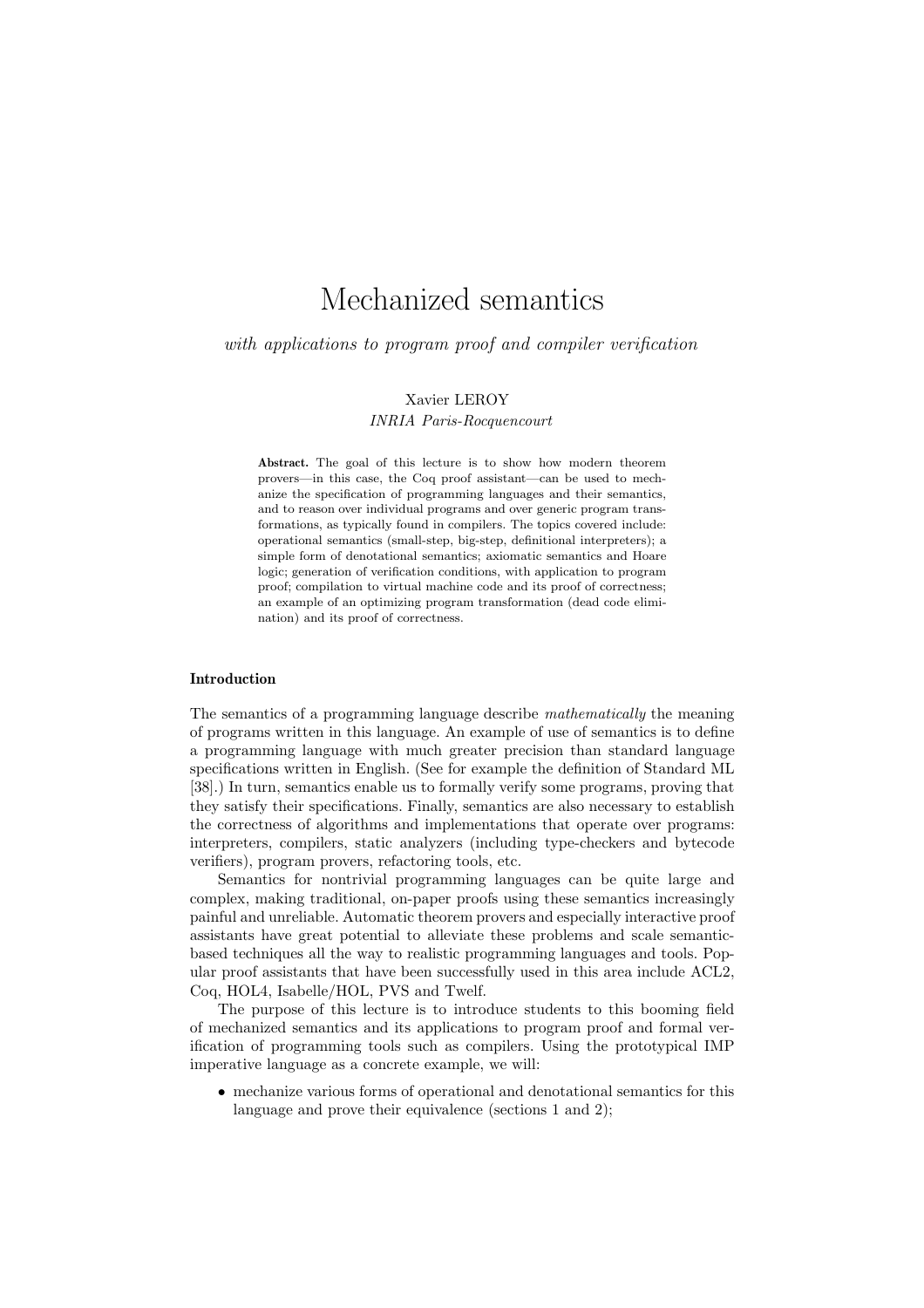

Figure 1. The various styles of semantics considered in this lecture and their uses. A double arrow denotes a semantic equivalence result. A single arrow from  $A$  to  $B$  means that semantics A is used to justify the correctness of B.

- introduce axiomatic semantics (Hoare logic) and show how to provide machine assistance for proving IMP programs using a verification condition generator (section 3);
- define a non-optimizing compiler from IMP to a virtual machine (a small subset of the Java virtual machine) and prove the correctness of this compiler via a semantic preservation argument (section 4);
- illustrate optimizing compilation through the development and proof of correctness of a dead code elimination pass (section 5).

We finish with examples of recent achievements and ongoing challenges in this area (section 6).

We use the Coq proof assistant to specify semantics and program transformations, and conduct all proofs. The best reference on Coq is Bertot and Castéran's book [13], but for the purposes of this lecture, Bertot's short tutorial [11] is largely sufficient. The Coq software and documentation is available as free software at http://coq.inria.fr/. By lack of time, we will not attempt to teach how to conduct interactive proofs in Coq (but see the two references above). However, we hope that by the end of this lecture, students will be familiar enough with Coq's specification language to be able to read the Coq development underlying this lecture, and to write Coq specifications for problems of their own interest.

The reference material for this lecture is the Coq development available at http://gallium.inria.fr/~xleroy/courses/Marktoberdorf-2009/. These notes explain and recapitulate the definitions and main results using ordinary mathematical syntax, and provides bibliographical references. To help readers make the connection with the Coq development, the Coq names for the definitions and theorems are given as bracketed notes, [like this]. In the PDF version of the present document, available at the Web site above, these notes are hyperlinks pointing directly to the corresponding Coq definitions and theorems in the development.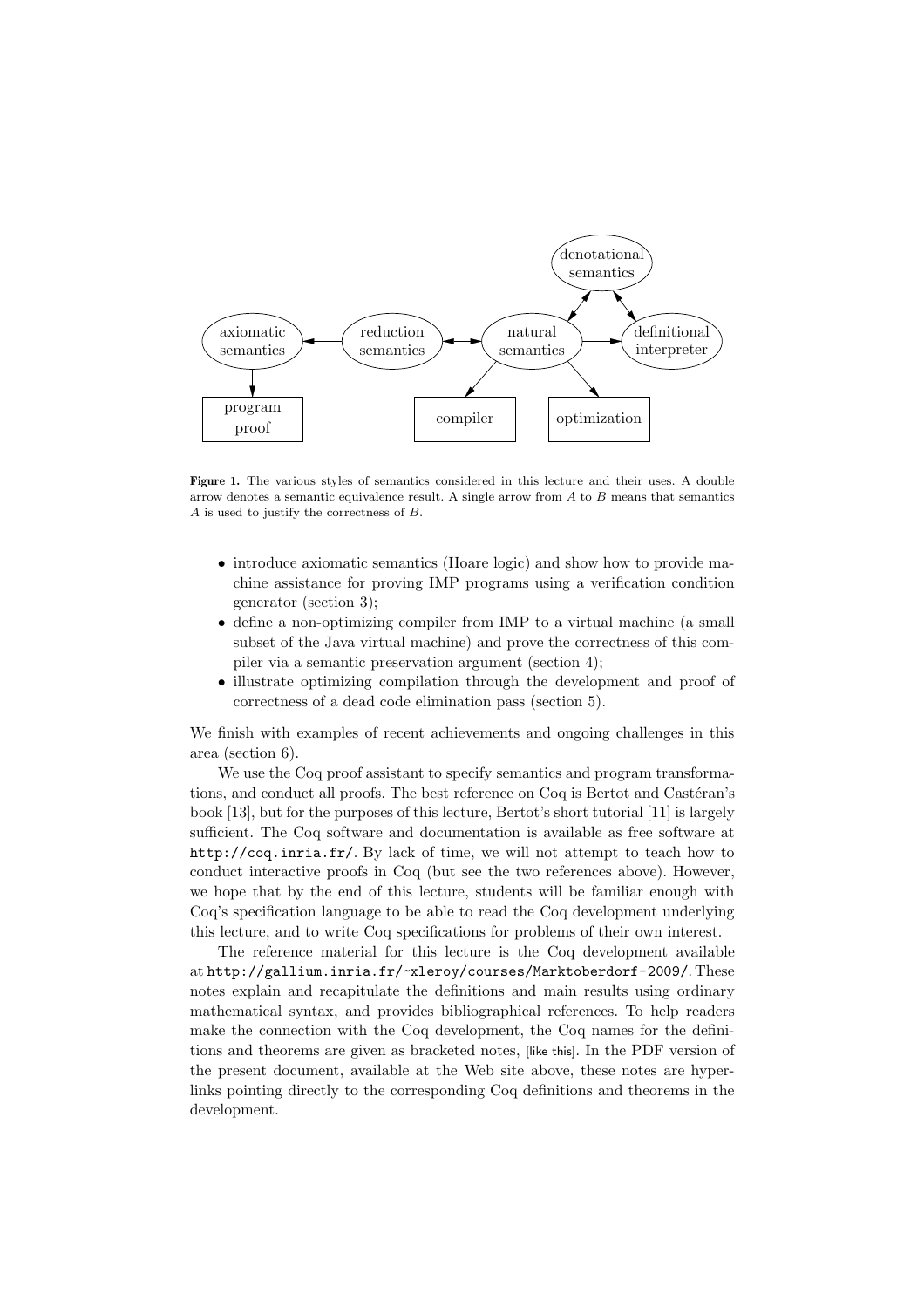# 1. Symbolic expressions

# *1.1. Syntax*

As a warm-up exercise, we start by formalizing the syntax and semantics of a simple language of expressions comprising variables  $(x, y, \ldots)$ , integer constants n, and two operators + and  $-$ .

Expressions: [expr]  $e ::= x \mid n \mid e_1 + e_2 \mid e_1 - e_2$ 

The Coq representation of expressions is as a *inductive type*, similar to an ML or Haskell datatype.

```
Definition ident := nat.
Inductive expr : Type :=
  | Evar: ident -> expr
  | Econst: Z -> expr
  | Eadd: expr -> expr -> expr
  | Esub: expr -> expr -> expr.
```
nat and Z are predefined types for natural numbers and integers, respectively. Each case of the inductive type is a function that constructs terms of type expr. For instance, Evar applied to the name of a variable produces the representation of the corresponding expression; and Eadd applied to the representations of two subexpressions  $e_1$  and  $e_2$  returns the representation of the expression  $e_1 + e_2$ . Moreover, all terms of type expr are finitely generated by repeated applications of the 4 constructor functions; this enables definitions by pattern matching and reasoning by case analysis and induction.

#### *1.2. Denotational semantics*

The simplest and perhaps most natural way to specify the semantics of this language is as a function  $\llbracket e \rrbracket s$  that associates an integer value to the expression e in the state s. States associate values to variables.

$$
\llbracket x \rrbracket \ s = s(x) \qquad \llbracket n \rrbracket \ s = n
$$

$$
\llbracket e_1 + e_2 \rrbracket \ s = \llbracket e_1 \rrbracket \ s + \llbracket e_2 \rrbracket \ s \qquad \llbracket e_1 - e_2 \rrbracket \ s = \llbracket e_1 \rrbracket \ s - \llbracket e_2 \rrbracket \ s
$$

In Coq, this denotational semantics is presented as a recursive function [eval\_expr].

```
Definition state := ident -> Z.
Fixpoint eval_expr (s: state) (e: expr) {struct e} : Z :=
  match e with
  | Evar x \Rightarrow s x
  | Econst n => n
  | Eadd e1 e2 => eval_expr s e1 + eval_expr s e2
  | Esub e1 e2 => eval_expr s e1 - eval_expr s e2
  end.
```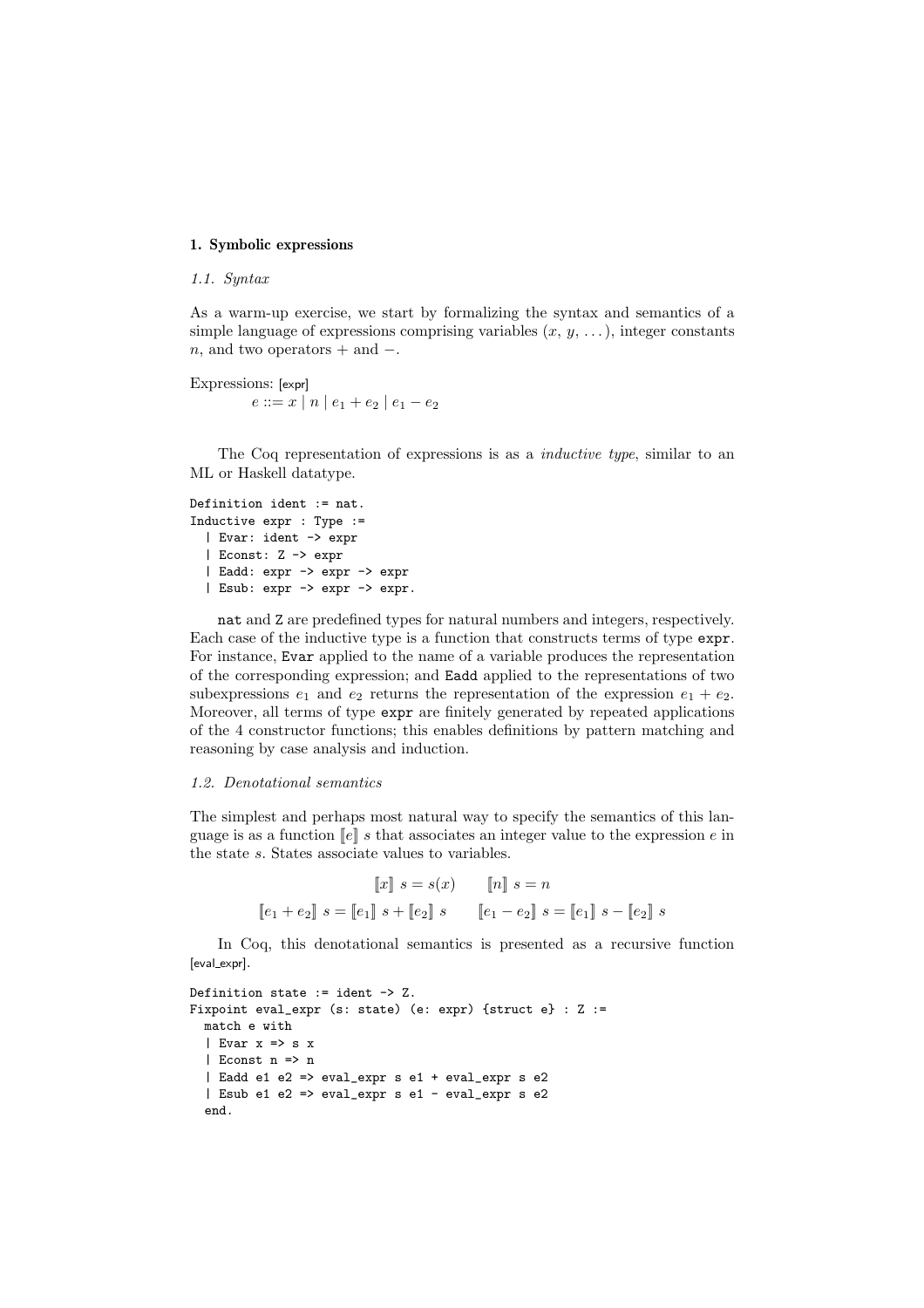Fixpoint marks a recursive function definition. The struct e annotation states that it is structurally recursive on its e parameter, and therefore guaranteed to terminate. The match...with construct represents pattern-matching on the shape of the expression e.

#### *1.3. Using the denotational semantics*

The eval\_expr function can be used as an interpreter, to evaluate expressions in a known environment. For example:

```
Eval compute in (
  let x : ident := 0 in
  let s : state := fun y \Rightarrow if eq_ident y x then 12 else 0 in
  eval_expr s (Eadd (Evar x) (Econst 1))).
```
Coq prints "13 : Z". For additional performance, efficient executable Caml code can also be generated automatically from the Coq definition of eval\_expr using the extraction mechanism of Coq.

Another use of eval expr is to reason symbolically over expressions in arbitrary states. Consider the following claim:

```
Remark expr_add_pos:
  forall s x,
  s x \ge 0 \Rightarrow eval_expr s (Eadd (Evar x) (Econst 1)) > 0.
```
Using the simpl tactic of Coq, the goal reduces to a purely arithmetic statement:

forall s x, s  $x \ge 0 \Rightarrow s x + 1 > 0$ .

which can be proved by standard arithmetic (the **omega** tactic).

Finally, the denotation function eval\_expr can also be used to prove "meta" properties of the semantics. For example, we can easily show that the denotation of an expression is insensitive to values of variables not mentioned in the expression.

```
Lemma eval_expr_domain:
  forall s1 s2 e,
  (forall x, is_free x e \rightarrow s1 x = s2 x) ->
  eval_expr s1 e = eval_expr s2 e.
```
The proof is a simple induction on the structure of e. The predicate is\_free, stating whether a variable occurs in an expression, is itself defined as a recursive function:

```
Fixpoint is_free (x: ident) (e: expr) {struct e} : Prop :=
  match e with
  | Evar y \Rightarrow x = y| Econst n => False
  | Eadd e1 e2 => is_free x e1 \/ is_free x e2
  | Esub e1 e2 => is_free x e1 \/ is_free x e2
  end.
```
As the Prop annotation indicates, the result of this function is not a data type but a logical formula.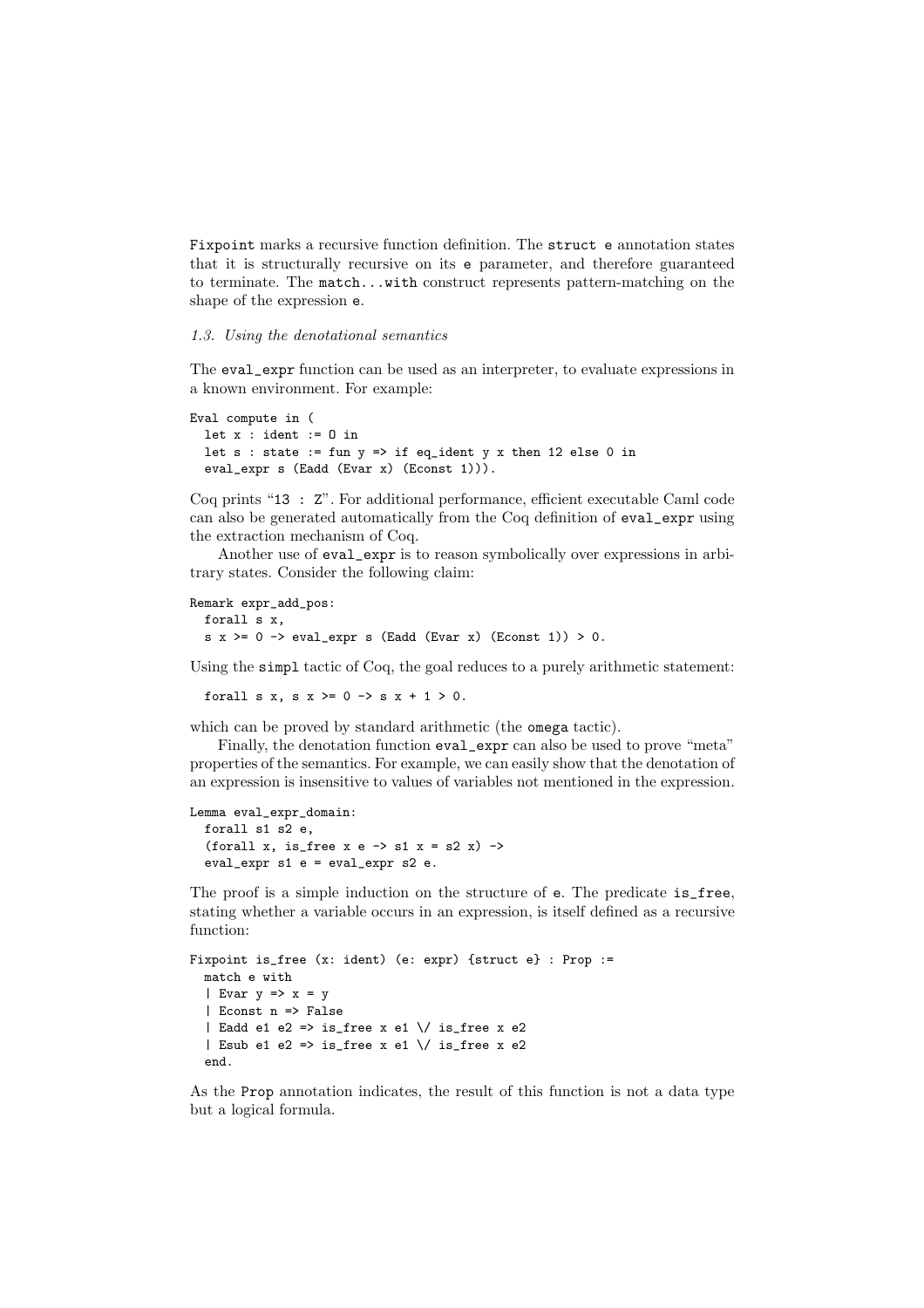# *1.4. Variants*

The denotational semantics we gave above interprets the + and - operators as arithmetic over mathematical integer. We can easily interpret them differently, for instance as signed, modulo  $2^{32}$  arithmetic (as in Java):

```
Fixpoint eval_expr (s: state) (e: expr) {struct e} : Z :=
  match e with
  | Evar x \Rightarrow s x
  | Econst n => normalize n
  | Eadd e1 e2 => normalize (eval_expr s e1 + eval_expr s e2)
  | Esub e1 e2 => normalize (eval_expr s e1 - eval_expr s e2)
  end.
```
Here, normalize *n* is *n* reduced modulo  $2^{32}$  to the interval  $[-2^{31}, 2^{31})$ .

We can also account for undefined expressions. In practical programming languages, the value of an expression can be undefined for several reasons: if it mentions a variable that was not previously defined; in case of overflow during an arithmetic operation; in case of an integer division by 0; etc. A simple way to account for undefinedness is to use the option type, as defined in Coq's standard library. This is a two-constructor inductive type with None meaning "undefined" and Some  $n$  meaning "defined and having value  $n$ ".

```
Definition state := ident -> option Z.
Fixpoint eval_expr (s: state) (e: expr) {struct e} : option Z :=
  match e with
  | Evar x => s x
  | Econst n => Some n
  | Eadd e1 e2 =>
      match eval_expr s e1, eval_expr s e2 with
      | Some n1, Some n2 => Some (n1 + n2)
      | _, _ => None
      end
  | Esub e1 e2 =>
      match eval_expr s e1, eval_expr s e2 with
      | Some n1, Some n2 => Some (n1 - n2)
      | \Box, \Box => None
      end
  end.
```
# *1.5. Summary*

The approach we followed in this section—denotational semantics represented as a Coq recursive function—is natural and convenient, but limited by a fundamental aspect of Coq: all functions must be terminating, so that they are defined everywhere by construction. The termination guarantee can come either by the fact that they are structurally recursive (recursive calls are only done on strict sub-terms of the argument, as in the case of eval\_expr), or by Noetherian recursion on a well-founded ordering. Consequently, the approach followed in this section cannot be used to give semantics to languages featuring general loops or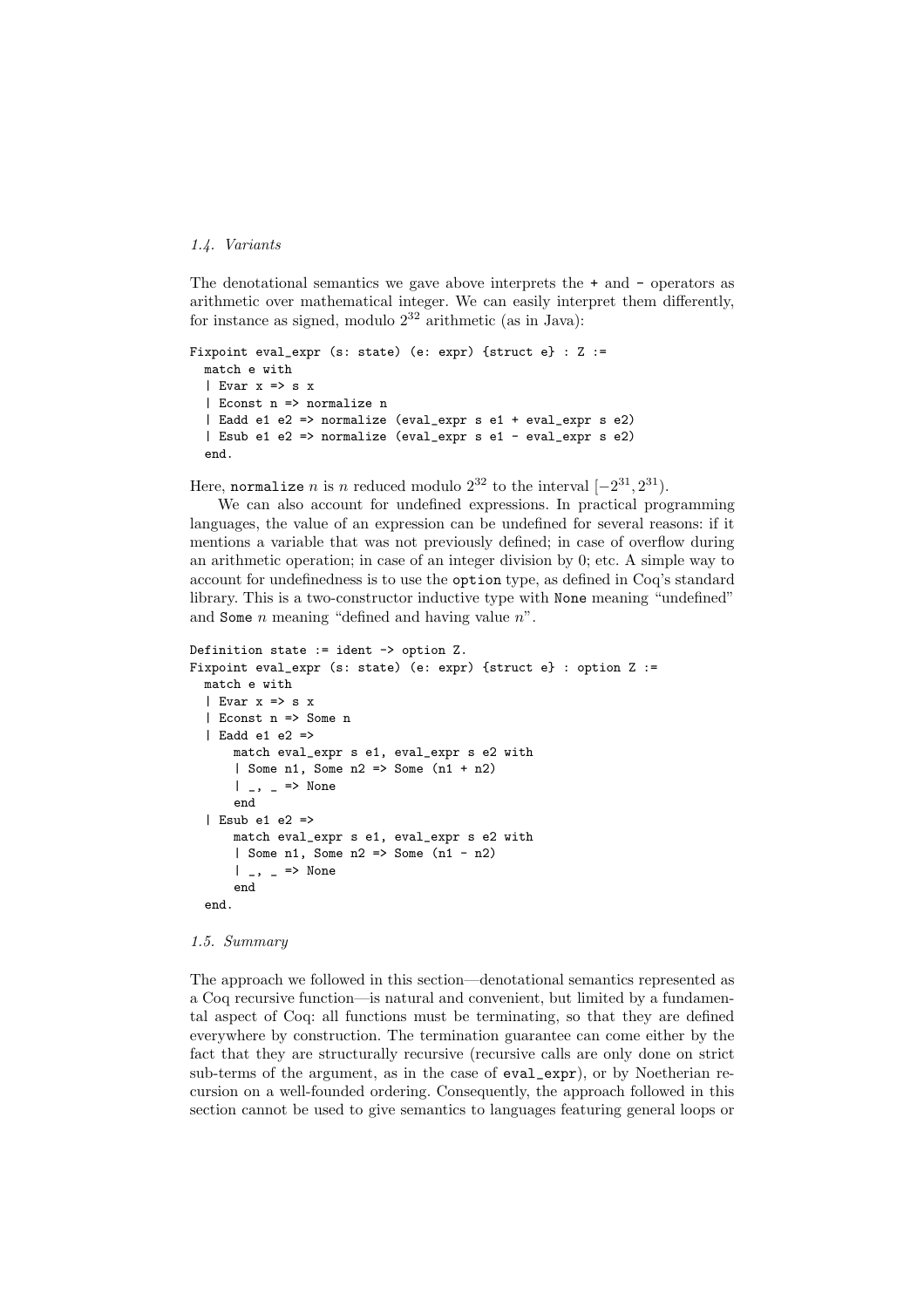general recursion. As we now illustrate with the IMP language, we need to move away from functional presentations of the semantics (where a function computes a result given a state and a term) and adopt relational presentations instead (where a ternary predicate relates a state, a term, and a result).

### 2. The IMP language and its semantics

#### *2.1. Syntax*

The IMP language is a very simple imperative language with structured control. Syntactically, it extends the language of expressions from section 1 with boolean expressions (conditions) and commands (statements):

Expressions: [expr]  $e ::= x | n | e_1 + e_2 | e_1 - e_2$ 

Boolean expressions: [bool expr]

 $b ::= e_1 = e_2 \mid e_1 < e_2$ 

Commands: [cmd]

$$
c ::= \mathtt{skip} \, | \, x := e \ | \ c_1; c_2 \ | \text{ if } \, b \text{ then } c_1 \text{ else } c_2 \ | \text{ while } b \text{ do } c \text{ done}
$$

The semantics of boolean expressions is given in the denotational style of section 1, as a function from states to booleans [eval bool expr].

$$
[e_1 = e_2] s = \begin{cases} \text{true} & \text{if } [e_1] s = [e_2] s; \\ \text{false} & \text{otherwise.} \end{cases}
$$

$$
[e_1 < e_2] s = \begin{cases} \text{true} & \text{if } [e_1] s < [e_2] s; \\ \text{false} & \text{otherwise.} \end{cases}
$$

#### *2.2. Reduction semantics*

A standard way to give semantics to languages such as IMP, where programs may not terminate, is reduction semantics, popularized by Plotkin under the name "structural operational semantics" [49], and also called "small-step semantics". It builds on a reduction relation  $(c, s) \rightarrow (c', s')$ , meaning: in initial state s, the command c performs one elementary step of computation, resulting in modified state  $s'$  and residual computations  $c'$ . [red]

$$
(x := e, s) \rightarrow (\text{skip}, s[x \leftarrow [e] \ s]) \ (\text{red.assign})
$$

$$
\frac{(c_1, s) \rightarrow (c'_1, s)}{((c_1; c_2), s) \rightarrow ((c'_1; c_2), s')}
$$

$$
(\text{red.seq\_left})
$$

$$
(\text{(skip}; c), s) \rightarrow (c, s) \ (\text{red.seq\_skip})
$$

$$
\llbracket b \rrbracket s = \text{true}
$$

$$
(\text{if } b \text{ then } c_1 \text{ else } c_2), s) \rightarrow (c_1, s)
$$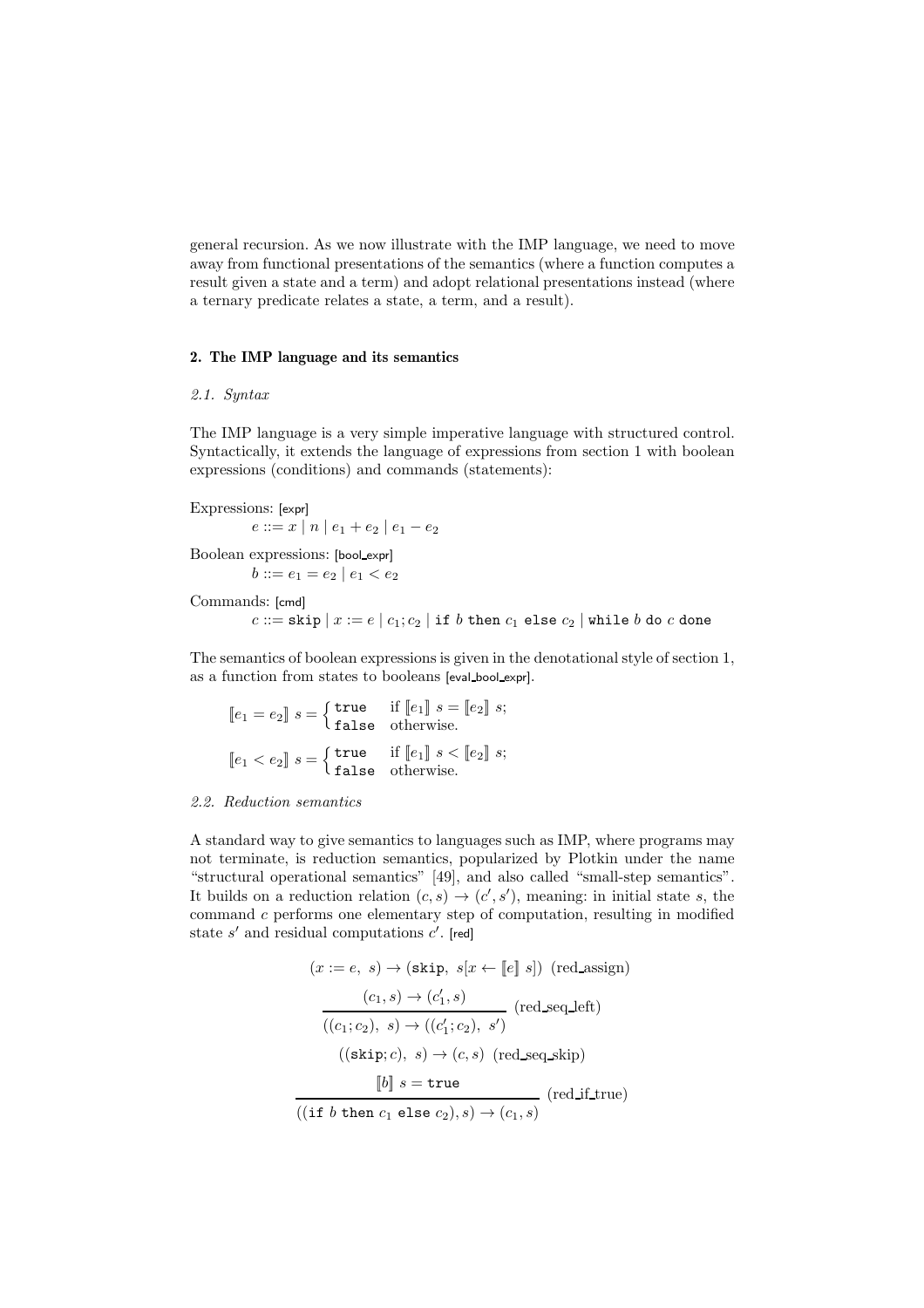[[b]] <sup>s</sup> <sup>=</sup> false (red if false) ((if b then c<sup>1</sup> else c2), s) → (c2, s) [[b]] <sup>s</sup> <sup>=</sup> true (red while true) ((while b do c done), s) → ((c; while b do c done), s) [[b]] <sup>s</sup> <sup>=</sup> false (red while false) ((while b do c done), s) → (skip, s)

The Coq translation of such a definition by inference rules is called an inductive predicate. Such predicates build on the same inductive definition mechanisms that we already use to represent abstract syntax trees, but the resulting logical object is a proposition (sort Prop) instead of a data type (sort Type).

The general recipe for translating inference rules to an inductive predicate is as follows. First, write each axiom and rule as a proper logical formula, using implications and universal quantification over free variables. For example, the rule red\_seq\_left becomes

```
forall c1 c2 s c1' s',
    red (c1, s) (c1', s') \rightarrowred (Cseq c1 c2, s) (Cseq c1' c2, s')
```
Second, give a name to each rule. (These names are called "constructors", by analogy with data type constructors.) Last, wrap these named rules in an inductive predicate definition like the following.

```
Inductive red: (cmd * state) \rightarrow (cmd * state) \rightarrow Prop :=
  | red_assign: forall x e s,
      red (Cassign x e, s) (Cskip, update s x (eval_expr s e))
  | red_seq_left: forall c1 c2 s c1' s',
      red (c1, s) (c1', s') \rightarrowred (Cseq c1 c2, s) (Cseq c1' c2, s')
  | red_seq_skip: forall c s,
      red (Cseq Cskip c, s) (c, s)
  | red_if_true: forall s b c1 c2,
      eval_bool_expr s b = true ->
     red (Cifthenelse b c1 c2, s) (c1, s)
  | red_if_false: forall s b c1 c2,
      eval_bool_expr s b = false ->
      red (Cifthenelse b c1 c2, s) (c2, s)
  | red_while_true: forall s b c,
      eval_bool_expr s b = true ->
      red (Cwhile b c, s) (Cseq c (Cwhile b c), s)
  | red_while_false: forall b c s,
      eval_bool_expr s b = false ->
      red (Cwhile b c, s) (Cskip, s).
```
Each constructor of the definition is a theorem that lets us conclude red  $(c, s)$   $(c', s')$  when the corresponding premises hold. Moreover, the proposition red  $(c, s)$   $(c', s')$  holds only if it was derived by applying these theorems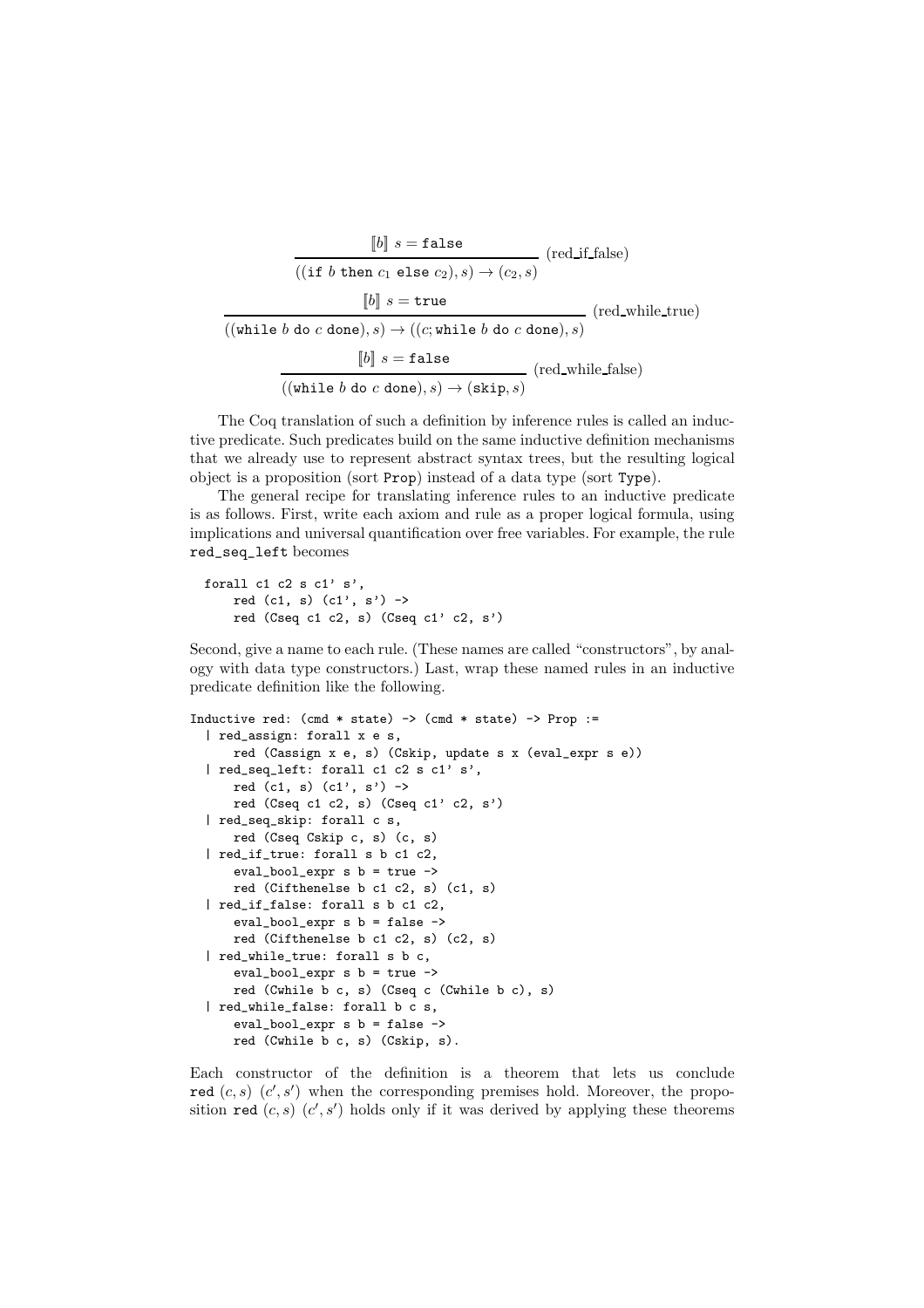a finite number of times (smallest fixpoint). This provides us with powerful reasoning principles: by case analysis on the last rule used, and by induction on a derivation. Consider for example the determinism of the reduction relation:

```
Lemma red_deterministic:
  forall cs cs1, red cs cs1 -> forall cs2, red cs cs2 -> cs1 = cs2.
```
It is easily proved by induction on a derivation of red cs cs1 and a case analysis on the last rule used to conclude red cs cs2.

From the one-step reduction relation, we can define the the behavior of a command  $c$  in an initial state  $s$  is obtained by forming sequences of reductions starting at  $c, s$ :

• Termination with final state s', written  $(c, s) \Downarrow s'$ : finite sequence of reductions to skip. [terminates]

$$
(c, s) \stackrel{*}{\rightarrow} (\mathtt{skip}, s')
$$

• Divergence, written  $(c, s)$   $\uparrow$ : infinite sequence of reductions. [diverges]

 $\forall c', for all s', (c, s) \stackrel{*}{\rightarrow} (c', s') \Rightarrow \exists c'', \exists s'', (c', s') \rightarrow (c'', s'')$ 

• Going wrong, written  $(c, s)$   $\Downarrow$  wrong: finite sequence of reductions to an irreducible state that is not skip. [goes wrong]

$$
(c, s) \to \cdots \to (c', s') \nrightarrow \text{ with } c \neq \text{skip}
$$

# *2.3. Natural semantics*

An alternative to structured operational semantics is Kahn's natural semantics [26], also called big-step semantics. Instead of describing terminating executions as sequences of reductions, natural semantics aims at giving a direct axiomatization of executions using inference rules.

To build intuitions for natural semantics, consider a terminating reduction sequence for the command  $c; c'$ .

$$
((c;c'), s \rightarrow ((c_1;c'), s_1) \rightarrow \cdots \rightarrow ((\text{skip};c'), s_2) \rightarrow (c', s_2) \rightarrow \cdots \rightarrow (\text{skip}, s_3)
$$

It contains a terminating reduction sequence for c, of the form  $(c, s) \stackrel{*}{\rightarrow} (\text{skip}, s_2)$ , followed by another terminating sequence for  $(c', s_2)$ .

The idea of natural semantics is to write inference rules that follow this structure and define a predicate  $c, s \Rightarrow s'$ , meaning "in initial state s, the command c terminates with final state  $s'$ ". [exec]

skip, s ⇒ s (exec skip) x := e, s ⇒ s[x ← [[e]] s] (exec assign) c1, s ⇒ s<sup>1</sup> c2, s<sup>1</sup> ⇒ s<sup>2</sup> (exec seq) c1; c2, s ⇒ s<sup>2</sup> c1, s ⇒ s ′ if [[b]] s = true c2, s ⇒ s ′ if [[b]] <sup>s</sup> <sup>=</sup> false (exec if) (if b then c<sup>1</sup> else c2), s ⇒ s ′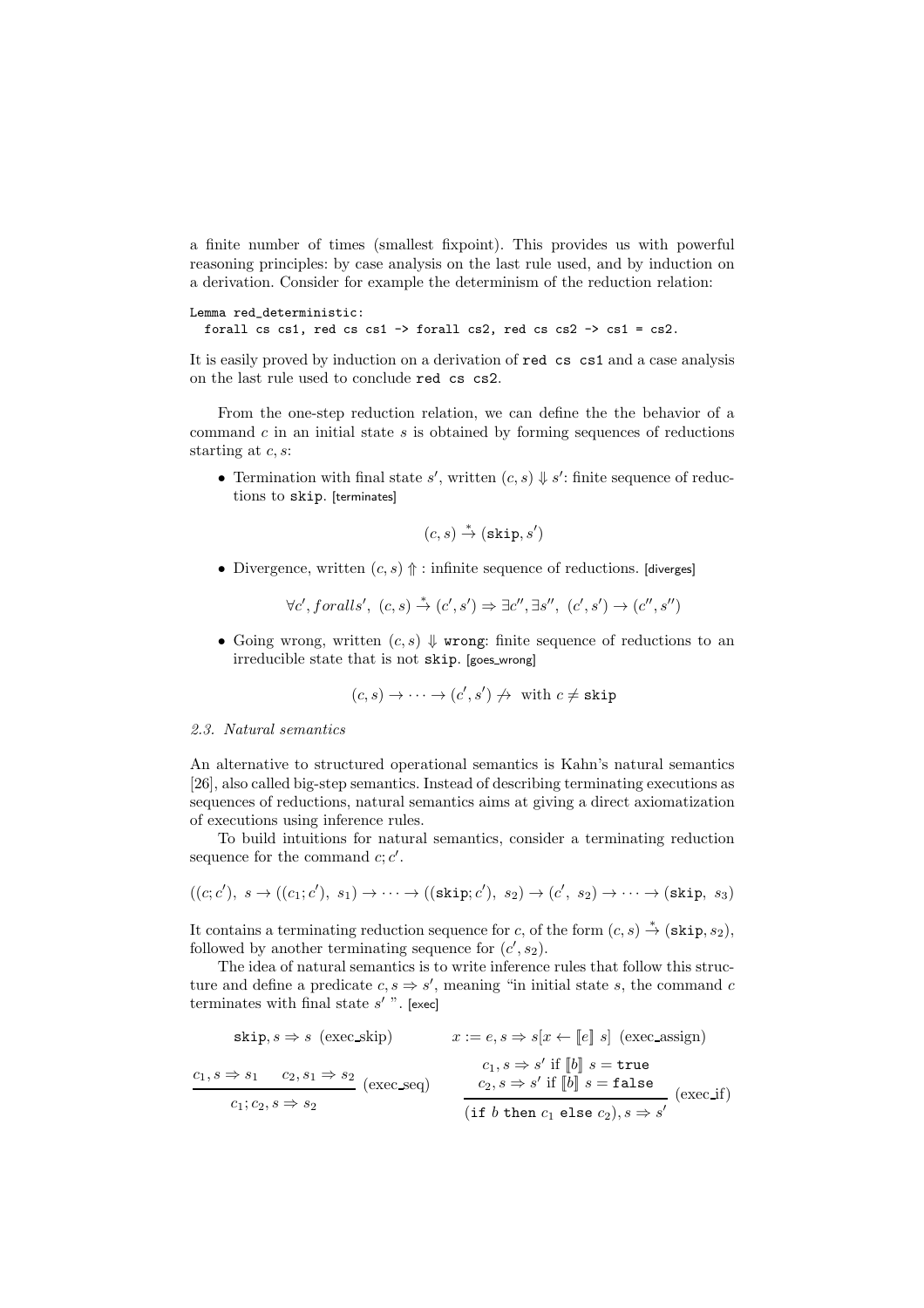$$
\begin{array}{c}\n[b] \ s = \texttt{false} \\
\hline\n\text{while } b \text{ do } c \text{ done}, s \Rightarrow s \\
[b] \ s = \texttt{true} \quad c, s \Rightarrow s_1 \quad \texttt{while } b \text{ do } c \text{ done}, s_1 \Rightarrow s_2 \\
\hline\n\text{while } b \text{ do } c \text{ done}, s \Rightarrow s_2\n\end{array}\n\text{(exec-white-loop)}
$$

We now have two different semantics for the same language. A legitimate question to ask is whether they are equivalent: do both semantics predict the same "terminates / diverges / goes wrong" behaviors for any given program? Such an equivalence result strengthens the confidence we have in both semantics. Moreover, it enables us to use whichever semantics is more convenient to prove a property of interest. We first show an implication from natural semantics to terminating reduction sequences.

# Theorem 1 [exec\_terminates]  $If c, s \Rightarrow s', then (c, s) \stackrel{*}{\rightarrow} (\text{skip}, s').$

The proof is a straightforward induction on a derivation of  $c, s \Rightarrow s'$  and case analysis on the last rule used. Here is a representative case:  $c = c_1$ ;  $c_2$ . By hypothesis,  $c_1$ ;  $c_2$ ,  $s \Rightarrow s'$ . By inversion, we know that  $c_1$ ,  $s \Rightarrow s_1$  and  $c_2$ ,  $s_1 \Rightarrow s'$  for some intermediate state  $s_1$ . Applying the induction hypothesis twice, we obtain  $(c_1, s) \stackrel{*}{\rightarrow} (\text{skip}, s_1)$  and  $(c_2, s_1) \stackrel{*}{\rightarrow} (\text{skip}, s')$ . A context lemma (proved separately by induction) shows that  $((c_1, c_2), s) \stackrel{*}{\rightarrow} ((\mathbf{skip}; c_2), s_1)$ . To obtain the expected result, all we need to do is to assemble the reduction sequences together, using the transitivity of  $\stackrel{*}{\rightarrow}$ :

$$
((c_1;c_2),s) \stackrel{*}{\rightarrow} ((\mathtt{skip};c_2),s_1) \rightarrow (c_2,s_1) \stackrel{*}{\rightarrow} (\mathtt{skip},s')
$$

The converse implication (from terminating reduction sequences to natural semantics) is more difficult. The idea is to consider mixed executions that start with some reduction steps and finish in one big step using the natural semantics:

$$
(c_1, s_1) \to \cdots \to (c_i, s_i) \Rightarrow s'
$$

We first show that the last reduction step can always be "absorbed" by the final big step:

**Lemma 2** [red\_preserves\_exec]  $If (c, s) \rightarrow (c', s') \text{ and } c', s' \Rightarrow s'', then c, s \Rightarrow s''.$ 

Combining this lemma with an induction on the sequence of reduction, we obtain the desired semantic implication:

**Theorem 3** [terminates\_exec]  $If (c, s) \stackrel{*}{\rightarrow} (\text{skip}, s')$ , then  $c, s \Rightarrow s'$ .

#### *2.4. Natural semantics for divergence*

Kahn-style natural semantics correctly characterize programs that terminate, either normally (as in section 2.3) or by going wrong (through the addition of socalled error rules). For a long time it was believed that natural semantics is un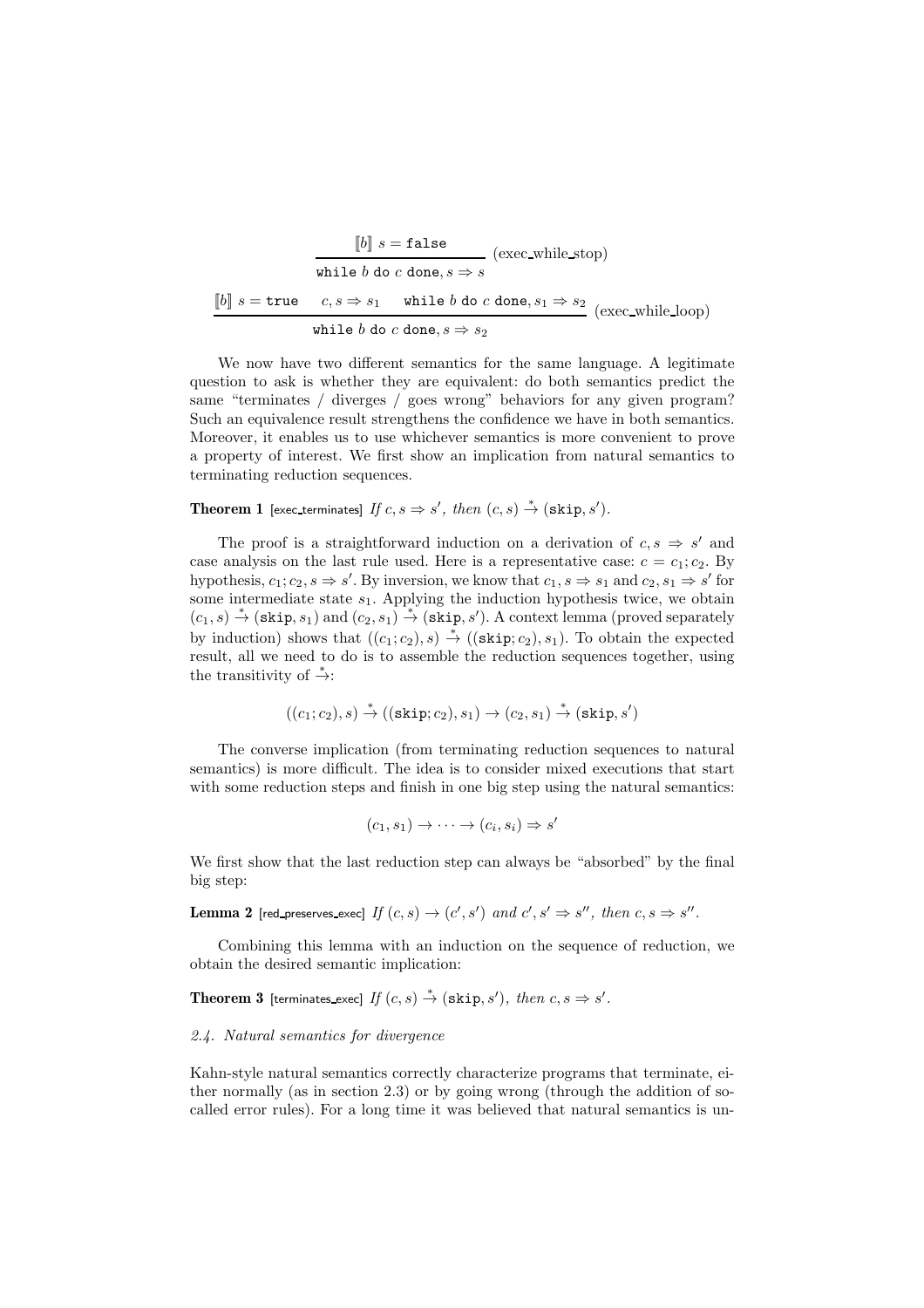able to account for divergence. As observed by Grall and Leroy [32], this is not true: diverging executions can also be described in the style of natural semantics, provided a coinductive definition (greatest fixpoint) is used. Define the infinite execution relation  $c, s \Rightarrow \infty$  (from initial state s, the command c diverges). [execinf]

$$
\frac{c_1, s \Rightarrow \infty}{c_1; c_2, s \Rightarrow \infty} \text{ (execinf\_seq\_left)}
$$
\n
$$
\frac{c_1, s \Rightarrow s_1 \quad c_2, s_1 \Rightarrow \infty}{c_1; c_2, s \Rightarrow \infty} \text{ (execinf\_seq\_right)}
$$
\n
$$
c_1; c_2, s \Rightarrow \infty \text{ if } [b] \ s = \text{true}
$$
\n
$$
\frac{c_2, s \Rightarrow \infty \text{ if } [b] \ s = \text{false}}{\text{if } b \text{ then } c_1 \text{ else } c_2, s \Rightarrow \infty} \text{ (execinf\_if)}
$$
\n
$$
[b] \ s = \text{true} \quad c, s \Rightarrow \infty \text{ (execinf\_while\_body)}
$$
\n
$$
[b] \ s = \text{true} \quad c, s \Rightarrow s_1 \quad \text{while } b \text{ do } c \text{ done}, s_1 \Rightarrow \infty \text{ (execinf\_while\_loop)}
$$

$$
\mathtt{while}~b~\mathtt{do}~c~\mathtt{done}, s \Rightarrow \infty
$$

As denoted by the double horizontal bars, these rules must be interpreted *coinductively* as a greatest fixpoint [32, section 2]. Equivalently, the coinductive interpretation corresponds to conclusions of *possibly infinite* derivation trees, while the inductive interpretation corresponds to *finite* derivation trees. Coq provides built-in support for coinductive definitions of data types and predicates.

As in section 2.3 and perhaps even more so here, we need to prove an equivalence between the  $c, s \Rightarrow \infty$  predicate and the existence of infinite reduction sequences. One implication follows from the decomposition lemma below:

**Lemma 4** [execinf\_red\_step] If  $c, s \Rightarrow \infty$ , there exists c' and s' such that  $(c, s) \rightarrow$  $(c', s')$  and  $c', s' \Rightarrow \infty$ .

A simple argument by coinduction, detailed in [32], then concludes the expected implication:

**Theorem 5** [execinf diverges] *If*  $c, s \Rightarrow \infty$ , *then*  $(c, s)$   $\uparrow$ .

The reverse implication uses two inversion lemmas:

- If  $((c_1;c_2), s) \uparrow$ , either  $(c_1, s) \uparrow$  or there exists s' such that  $(c_1, s) \stackrel{*}{\rightarrow}$  $(\textsf{skip}, s')$  and  $(c_2, s')$   $\Uparrow$ .
- If (while b do c done, s)  $\Uparrow$ , then  $\llbracket b \rrbracket$  s = true and either  $(c, s)$   $\Uparrow$  or there exists s' such that  $(c, s) \stackrel{*}{\rightarrow} (\text{skip}, s')$  and (while b do c done, s')  $\Uparrow$

These lemmas follow from determinism of the  $\rightarrow$  relation and the seemingly obvious fact that any reduction sequence is either infinite or stops, after finitely many reductions, on an irreducible configuration: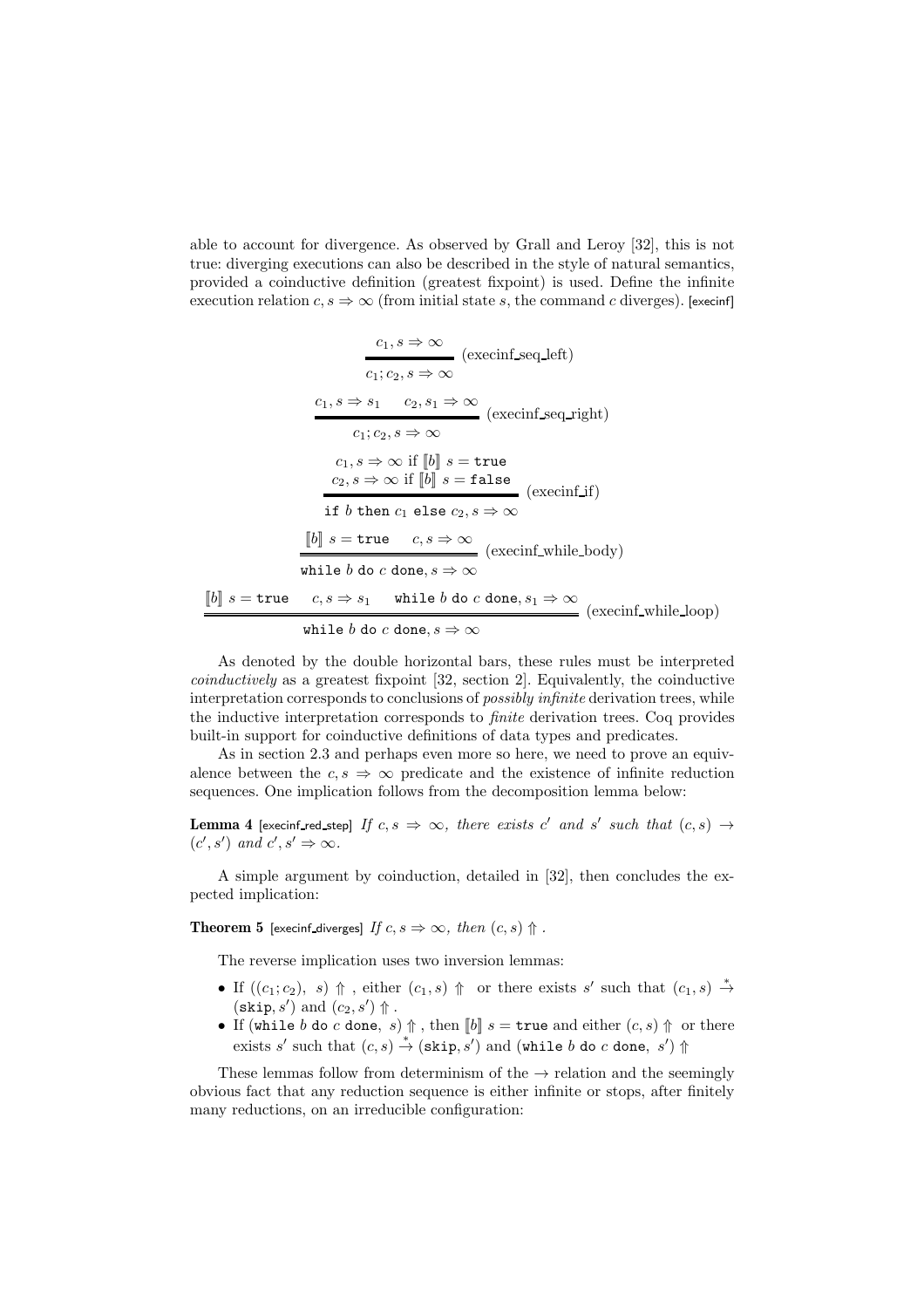$$
\forall c, s, (c, s) \uparrow \forall \exists c', \exists s', (c, s) \stackrel{*}{\rightarrow} (c', s') \land (c', s') \nrightarrow
$$

The property above cannot be proved in Coq's constructive logic: such a constructive proof would be, in essence, a program that decides the halting problem. However, we can add the law of excluded middle  $(\forall P, P \lor \neg P)$  to Coq as an axiom, without breaking logical consistency. The fact above can easily be proved from the law of excluded middle.

**Theorem 6** [diverges execinf] *If*  $(c, s)$   $\Uparrow$ *, then*  $c, s \Rightarrow \infty$ *.* 

#### *2.5. Definitional interpreter*

As mentioned at the end of section 1, we cannot write a Coq function with type  $c$ md  $\rightarrow$  state  $\rightarrow$  state that would execute a command and return its final state whenever the command terminates: this function would not be total. We can, however, define a Coq function  $\mathcal{I}(n, c, s)$  that executes c in initial state s, taking as extra argument a natural number  $n$  used to bound the amount of computation performed. This function returns either  $\lfloor s' \rfloor$  (termination with state s') or  $\perp$ (insufficient recursion depth). [interp]

$$
\mathcal{I}(0, c, s) = \bot
$$
\n
$$
\mathcal{I}(n + 1, \text{skip}, s) = \lfloor s \rfloor
$$
\n
$$
\mathcal{I}(n + 1, x := e, s) = \lfloor s[x \leftarrow \lfloor e \rfloor \ s] \rfloor
$$
\n
$$
\mathcal{I}(n + 1, (c_1; c_2), s) = \mathcal{I}(n, c_1, s) \rhd (\lambda s'. \mathcal{I}(n, c_2, s'))
$$
\n
$$
\mathcal{I}(n + 1, (\text{if } b \text{ then } c_1 \text{ else } c_2), s) = \mathcal{I}(n, c_1, s) \text{ if } \lfloor b \rfloor \ s = \text{true}
$$
\n
$$
\mathcal{I}(n + 1, (\text{if } b \text{ then } c_1 \text{ else } c_2), s) = \mathcal{I}(n, c_2, s) \text{ if } \lfloor b \rfloor \ s = \text{false}
$$
\n
$$
\mathcal{I}(n + 1, (\text{while } b \text{ do } c \text{ done}), s) = \lfloor s \rfloor \text{ if } \lfloor b \rfloor \ s = \text{false}
$$
\n
$$
\mathcal{I}(n + 1, (\text{while } b \text{ do } c \text{ done}), s) = \mathcal{I}(n, c, s) \rhd (\lambda s'. \mathcal{I}(n, \text{while } b \text{ do } c \text{ done}, s'))
$$
\n
$$
\text{if } \lfloor b \rfloor \ s = \text{true}
$$

The "bind" operator  $\triangleright$ , reminiscent of monads in functional programming, is defined by  $\perp \triangleright f = \perp$  and  $|s| \triangleright f = f(s)$ .

A crucial property of this definitional interpreter is that it is monotone with respect to the maximal recursion depth  $n$ . Evaluation results are ordered by taking  $\perp \leq |s|$  [res\_le].

**Lemma 7** [interp\_mon] *(Monotonicity of*  $\mathcal{I}$ .) If  $n \leq m$ , then  $\mathcal{I}(n, c, s) \leq \mathcal{I}(m, c, s)$ .

Exploiting this property, we can show partial correctness results of the definitional interpreter with respect to the natural semantics:

**Lemma 8** [interp\_exec] If  $\mathcal{I}(n, c, s) = \lfloor s' \rfloor$ , then  $c, s \Rightarrow s'$ .

**Lemma 9** [exec\_interp] If  $c, s \Rightarrow s'$ , there exists an n such that  $\mathcal{I}(n, c, s) = \lfloor s' \rfloor$ .

**Lemma 10** [execinf\_interp] *If*  $c, s \Rightarrow \infty$ , *then*  $\mathcal{I}(n, c, s) = \bot$  *for all n.*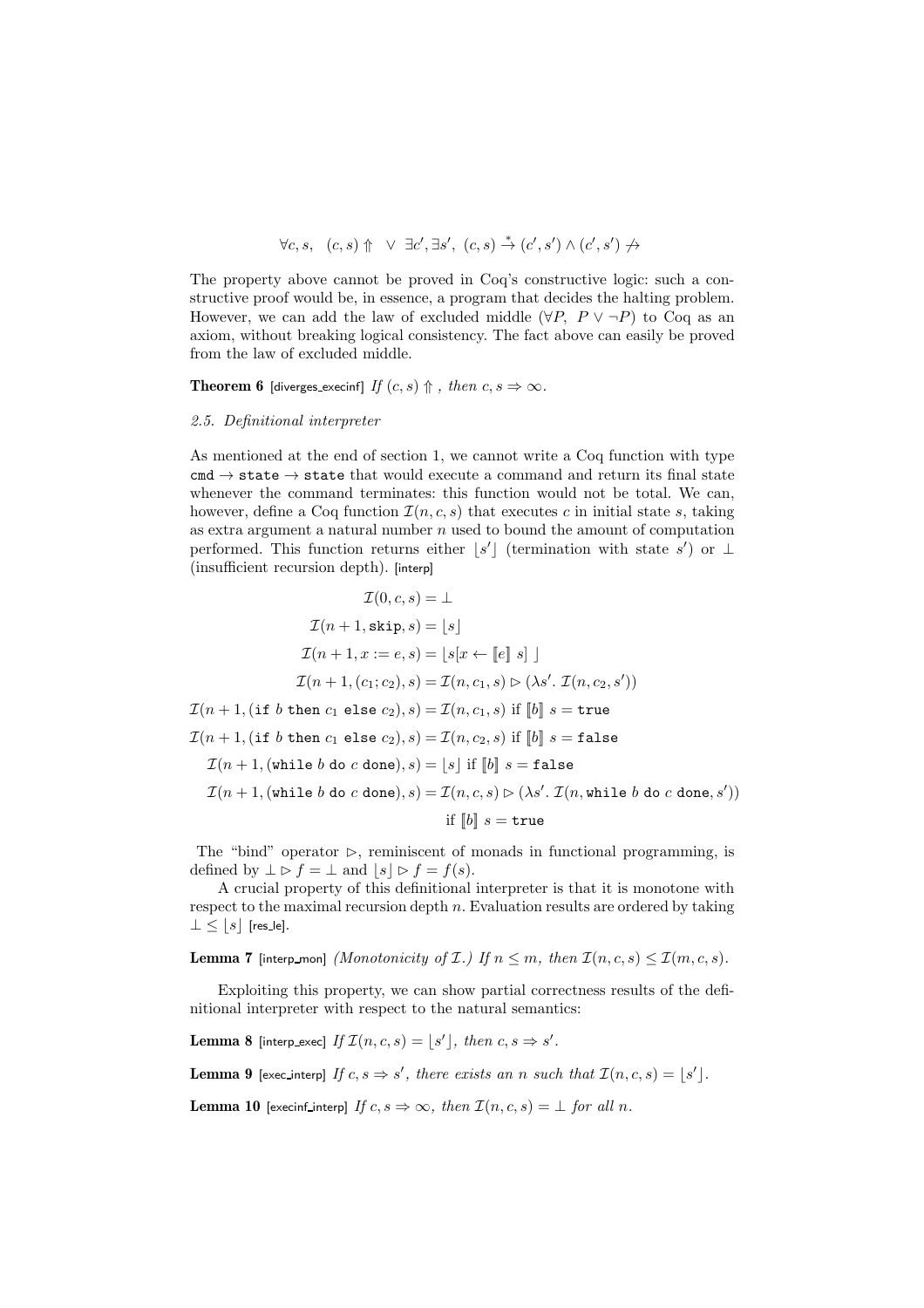# *2.6. Denotational semantics*

A simple form of denotational semantics  $[41]$  can be obtained by "letting n goes to infinity" in the definitional interpreter.

Lemma 11 [interp\_limit\_dep] *For every c, there exists a function* [c] *from states to evaluation results such that*  $\forall s, \exists m, \forall n \geq m, \mathcal{I}(n, c, s) = \llbracket c \rrbracket s$ .

Again, this result cannot be proved in Coq's constructive logic and requires the axiom of excluded middle and an axiom of description.

This denotation function  $\llbracket c \rrbracket$  satisfies the equations of denotational semantics:

$$
\begin{aligned}\n\llbracket \text{skip} \rrbracket & s = \lfloor s \rfloor \\
\llbracket x := e \rrbracket & s = \lfloor s[x \leftarrow \llbracket e \rrbracket \, s] \rrbracket \\
\llbracket c_1; c_2 \rrbracket & s = \llbracket c_1 \rrbracket \, s \rhd (\lambda s'. \llbracket c_2 \rrbracket \, s') \\
\llbracket \text{if } b \text{ then } c_1 \text{ else } c_2 \rrbracket & s = \llbracket c_1 \rrbracket \, s \text{ if } \llbracket b \rrbracket \, s = \text{true} \\
\llbracket \text{if } b \text{ then } c_1 \text{ else } c_2 \rrbracket \, s = \llbracket c_2 \rrbracket \, s \text{ if } \llbracket b \rrbracket \, s = \text{false}\n\end{aligned}
$$

[while b do c done]  $s = |s|$  if  $||b||$   $s =$  false

[while b do c done]  $s = [c] \ s \rhd (\lambda s'.$  [while b do c done]  $s'$ ) if  $[b] \ s =$  true

Moreover,  $\lbrack \nabla \cdot \rbrack$  while b do c done is the smallest function from states to results that satisfies the last two equations.

Using these properties of  $\llbracket c \rrbracket$ , we can show full equivalence between the denotational and natural semantics.

Theorem 12 [denot\_exec] [exec\_denot]  $c, s \Rightarrow s'$  *if and only if*  $[[c]]$   $s = [s']$ .

Theorem 13 [denot execinf] [execinf denot]  $c, s \Rightarrow \infty$  *if and only if*  $||c|| \ s = \bot$ *.* 

#### *2.7. Further reading*

The material presented in this section is inspired by Nipkow [44] (in Isabelle/HOL, for the IMP language) and by Grall and Leroy [32] (in Coq, for the call-by-value  $\lambda$ -calculus).

We followed Plotkin's "SOS" presentation [49] of reduction semantics, characterized by structural inductive rules such as  $[red\_seq\_left]$ . An alternate presentation, based on reduction contexts, was introduced by Wright and Felleisen [54] and is very popular to reason about type systems [48].

Definitions and proofs by coinduction can be formalized in two ways: as greatest fixpoints in a set-theoretic presentation [1] or as infinite derivation trees in proof theory [13, chap. 13]. Grall and Leroy [32] connect the two approaches.

The definitional interpreter approach was identified by Reynolds in 1972. See [50] for a historical perspective.

The presentation of denotational semantics we followed avoids the complexity of Scott domains. Mechanizations of domain theory with applications to denotational semantics include Agerholm [2] (in HOL), Paulin [46] (in Coq) and Benton *et al.* [9] (in Coq).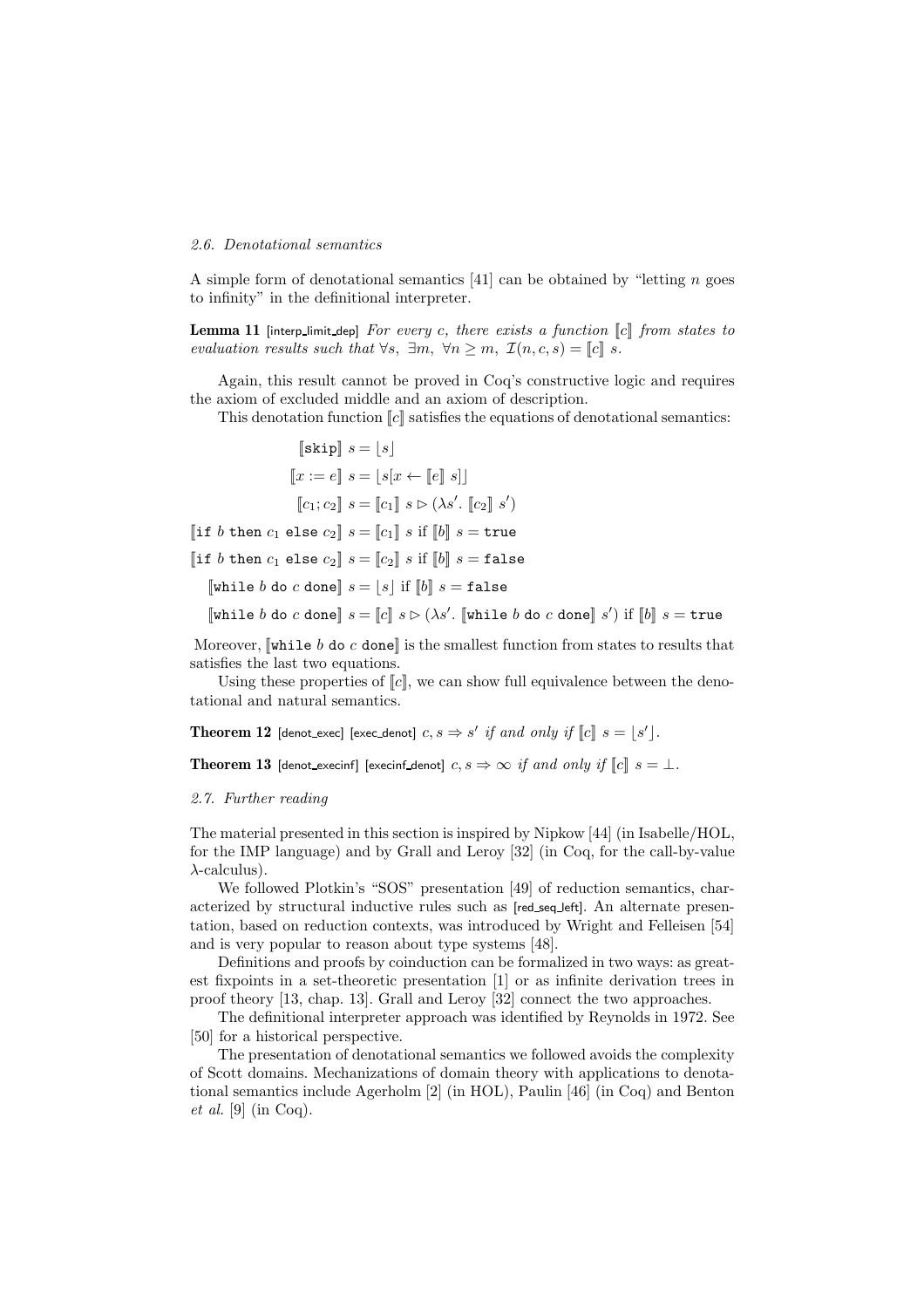# 3. Axiomatic semantics and program verification

Operational semantics as in section 2 focuses on describing actual executions of programs. In contrast, axiomatic semantics (also called Hoare logic) focuses on verifying logical assertions between the values of programs at various program points. It is the most popular approach to proving the correctness of imperative programs.

## *3.1. Weak Hoare triples and their rules*

Following Hoare's seminal work [24], we consider logical formulas of the form  ${P} c {Q}$ , meaning "if precondition P holds, the command c does not go wrong, and if it terminates, the postcondition  $Q$  holds". Here,  $P$  and  $Q$  are arbitrary predicates over states. A formula  $\{P\}$  c  $\{Q\}$  is called a *weak Hoare triple* (by opposition with strong Hoare triples discussed in section 3.4, which guarantee termination as well). We first define some useful operations over predicates:

$$
P[x \leftarrow e] \stackrel{\text{def}}{=} \lambda s. \ P(s[x \leftarrow [e] \ s]) \qquad \begin{array}{ccc} P \wedge Q & \stackrel{\text{def}}{=} & \lambda s. \ P(s) \wedge Q(s) \\ b \text{ true} & \stackrel{\text{def}}{=} & \lambda s. \ [b] \ s = \text{true} \end{array}
$$
\n
$$
P \vee Q \stackrel{\text{def}}{=} \lambda s. \ P(s) \vee Q(s)
$$
\n
$$
b \text{ false} \stackrel{\text{def}}{=} \lambda s. \ [b] \ s = \text{false} \qquad P \Longrightarrow Q \stackrel{\text{def}}{=} \forall s, \ P(s) \Rightarrow Q(s)
$$

The axiomatic semantics, that is, the set of legal triples  $\{P\}$  c  $\{Q\}$ , is defined by the following inference rules: [triple]

$$
\{P\} \text{ skip } \{P\} \text{ (triple\_skip)} \{P[x \leftarrow e]\} x := e \{P\} \text{ (triple\_assign)}
$$
\n
$$
\frac{\{P\} c_1 \{Q\} \{Q\} c_2 \{R\}}{\{P\} c_1; c_2 \{R\}}
$$
\n
$$
\frac{\{b \text{ true } \land P\} c_1 \{Q\} \{b \text{ false } \land P\} c_2 \{Q\}}{\{P\} \text{ if } b \text{ then } c_1 \text{ else } c_2 \{Q\}}
$$
\n
$$
\{b \text{ true } \land P\} c \{P\}
$$
\n
$$
\{P\} \text{ while } b \text{ do } c \text{ done } \{b \text{ false } \land P\}
$$
\n
$$
\frac{P \implies P' \{P'\} c \{Q'\} \{Q' \implies Q' \text{ triple\_consequence}}
$$
\n
$$
\{P\} c \{Q\}
$$
\n
$$
\{P\} c \{Q\}
$$
\n
$$
\{P\} c \{Q\}
$$

**Example.** The triple  $\{a = bq + r\}$   $r := r - b$ ;  $q := q + 1$   $\{a = bq + r\}$  is derivable from rules triple\_assign, triple\_seq and triple\_consequence because the following logical equivalences hold:

$$
(a = bq + r)[q \leftarrow q + 1] \Longleftrightarrow a = b(q + 1) + r
$$

$$
(a = b(q + 1) + r)[r \leftarrow r - b] \Longleftrightarrow a = b(q + 1) + (r - b) = bq + r
$$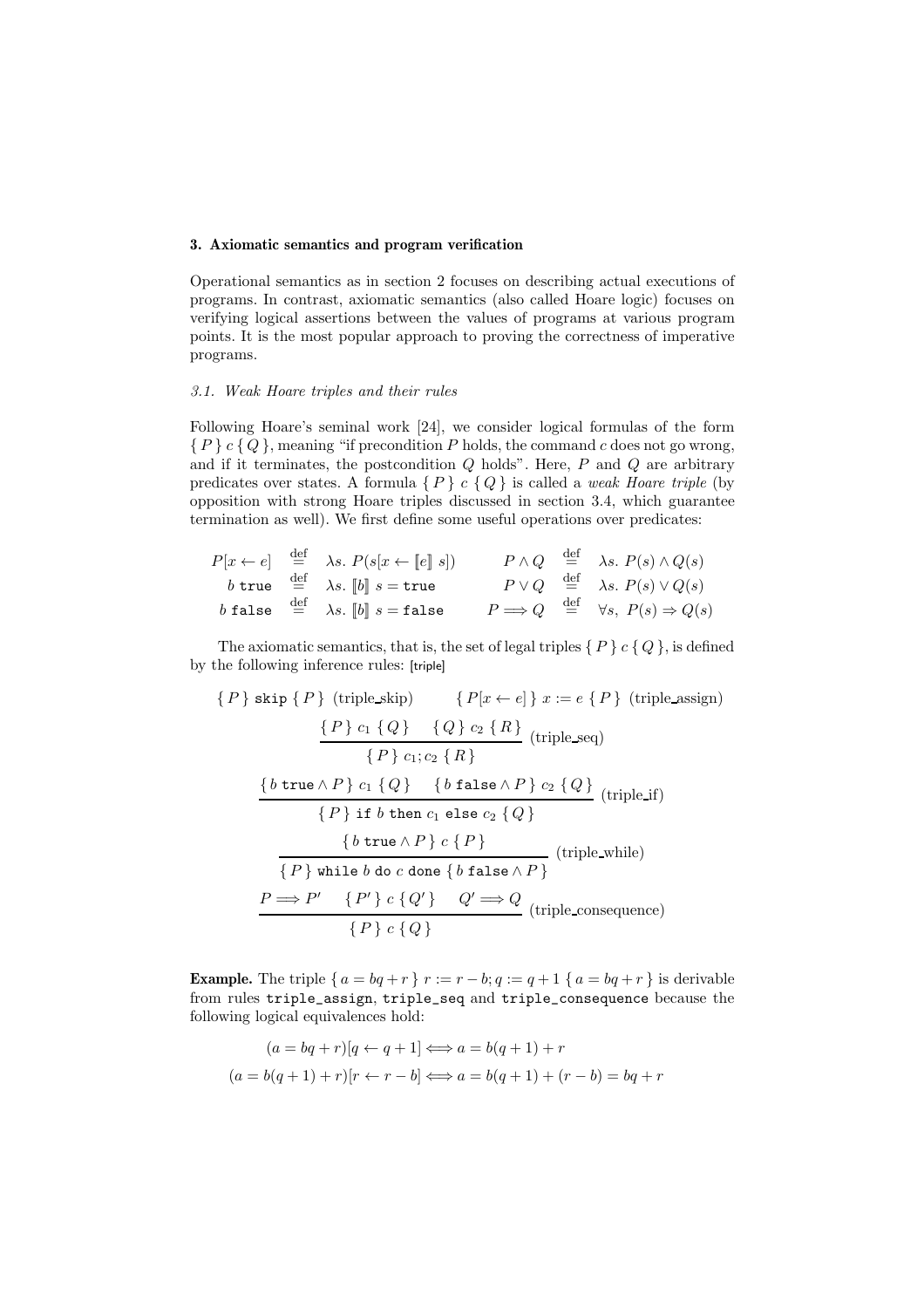# *3.2. Soundness of the axiomatic semantics*

Intuitively, a weak Hoare triple  $\{P\} c \{Q\}$  is valid if for all initial states s such that P s holds, either  $(c, s)$  diverges or it terminates in a state s' such that Q s' holds. We capture the latter condition by the predicate  $(c, s)$  finally  $Q$ , defined coinductively as: [finally]

$$
\frac{Q(s)}{(\text{skip}, s) \text{ finally } Q}
$$
 (finally done)  

$$
\frac{(c, s) \rightarrow (c', s') \quad (c', s') \text{ finally } Q}{(c, s) \text{ finally } Q}
$$
 (finally-step)

In an inductive interpretation, rule finally\_step could only be applied a finite number of steps, and therefore  $(c, s)$  finally Q would be equivalent to  $\exists s'$ ,  $(c, s) \stackrel{*}{\rightarrow} (\text{skip}, s') \wedge Q(s')$ . In the coinductive interpretation, rule finally\_step can also be applied infinitely many times, capturing diverging executions as well.

The semantic interpretation  $\llbracket \{ P \} \, c \, \{ Q \} \rrbracket$  of a triple is, then, the proposition

$$
\forall s, \ P \ s \Longrightarrow (c, s) \ \mathtt{finally} \ Q \qquad \text{[sem-triple]}\\
$$

We now proceed to show that if  $\{P\}$  c  $\{Q\}$  is derivable, the proposition  $\{P\}$  c  $\{Q\}$ ] above holds. We start by some lemmas about the finally predicate.

**Lemma 14** [finally seq] If  $(c_1, s)$  finally Q and  $\left[\right\{Q\right\} c_2 \left\{R\right\}\right]$ *, then*  $((c_1; c_2), s)$  finally R.

**Lemma 15** [finally\_while] If  $[\{ b \text{ true } \land P \} \ c \ \{ P \} ]$  *then*  $\llbracket \{ P \} \text{ while } b \text{ do } c \text{ done } \{ b \text{ false } \land P \} \rrbracket.$ 

 $$  $(c, s)$  finally  $Q'$ .

We can then prove the expected soundness result by a straightforward induction on a derivation of  $\{P\}$  c  $\{Q\}$ :

**Theorem 17** [triple correct] If  $\{P\}$  c  $\{Q\}$  can be derived by the rules of axiomatic *semantics, then*  $\{P\}$  *c*  $\{Q\}$ *l holds.* 

# *3.3. Generation of verification conditions*

In this section, we enrich the syntax of IMP commands with an annotation on while loops (to give the loop invariant) and an  $\operatorname{assert}(P)$  command to let the user provide assertions. [acmd]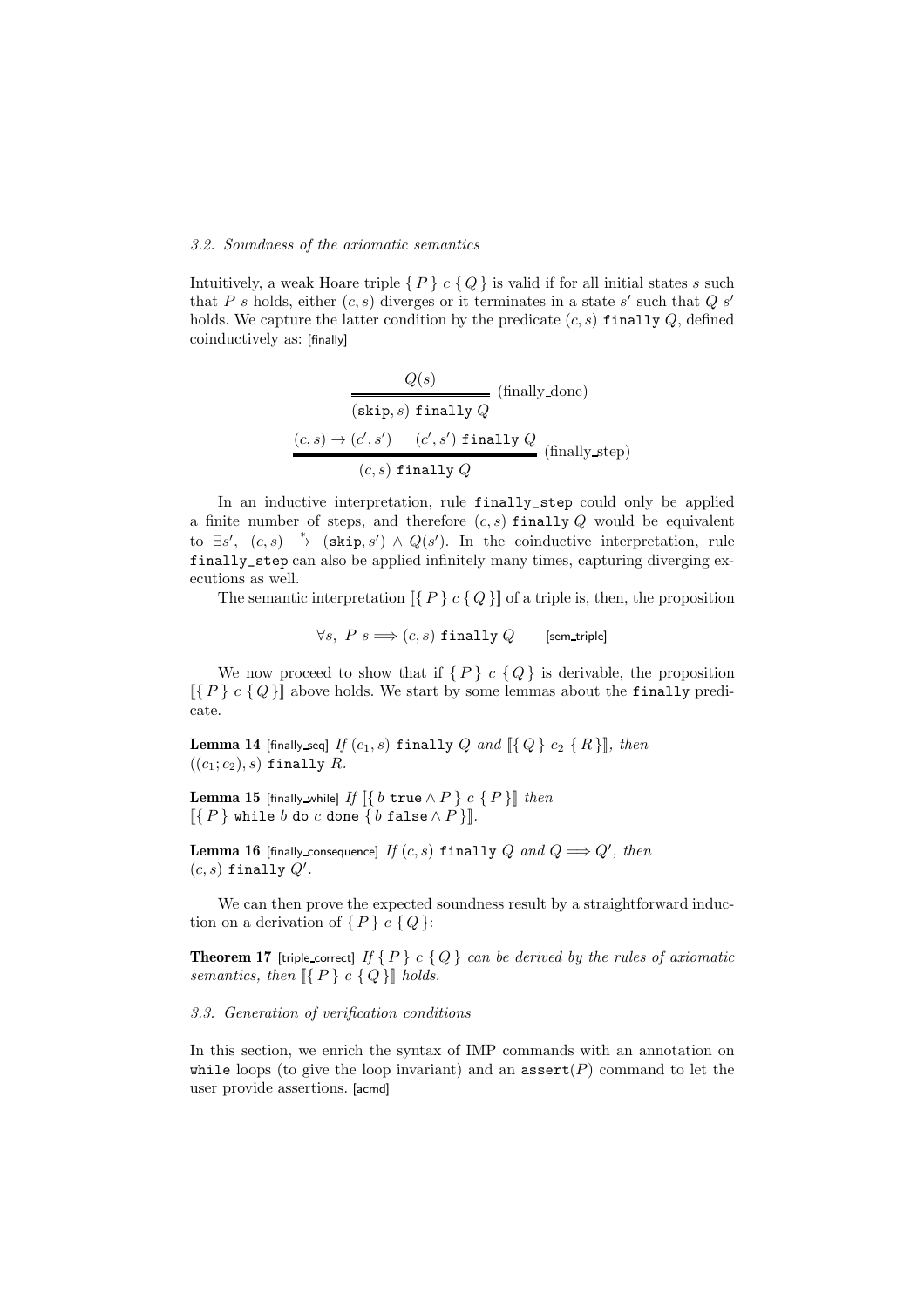Annotated commands:

| c ::= while b do $\{P\}$ c done loop with invariant |                          |
|-----------------------------------------------------|--------------------------|
| $ $ assert $(P)$                                    | explicit assertion       |
| $\mathbf{1}$                                        | other commands as in IMP |

Annotated commands can be viewed as regular commands by erasing the  $\{P\}$ annotation on loops and turning  $\texttt{assert}(P)$  to skip. [erase]

The  $wp$  function computes the weakest (liberal) precondition for  $c$  given a postcondition Q. [wp]

$$
\text{wp}(\text{skip},Q) = Q
$$
\n
$$
\text{wp}(x := e, Q) = Q[x \leftarrow e]
$$
\n
$$
\text{wp}((c_1; c_2), Q) = \text{wp}(c_1, \text{wp}(c_2, Q))
$$
\n
$$
\text{wp}((\text{if } b \text{ then } c_1 \text{ else } c_2), Q) = (b \text{ true} \land \text{wp}(c_1, Q)) \lor (b \text{ false} \land \text{wp}(c_2, Q))
$$
\n
$$
\text{wp}((\text{while } b \text{ do } \{P\} \ c \text{ done}), Q) = P
$$
\n
$$
\text{wp}(\text{assert}(P), Q) = P
$$

With the same arguments, the vcg function (verification condition generator) computes a conjunction of implications that must hold for the triple  $\{ \text{wp}(c, Q) \} c \{ Q \}$  to hold. [vcg]

$$
\begin{aligned} \text{vcg}(\text{skip},Q) = T \\ \text{vcg}(x := e,Q) = T \\ \text{vcg}((c_1;c_2),Q) = \text{vcg}(c_1,\text{wp}(c_2,Q)) \land \text{vcg}(c_2,Q) \\ \text{vcg}((\text{if } b \text{ then } c_1 \text{ else } c_2),Q) = \text{vcg}(c_1,Q) \land \text{vcg}(c_2,Q) \\ \text{vcg}((\text{while } b \text{ do } \{P\} \ c \text{ done}),Q) = \text{vcg}(c,P) \\ \land \ (b \text{ false} \land P \Longrightarrow Q) \\ \land \ (b \text{ true} \land P \Longrightarrow \text{wp}(c,P)) \\ \text{vcg}(\text{assert}(P),Q) = P \Longrightarrow Q \end{aligned}
$$

**Lemma 18** [vcg correct] If  $\text{vcg}(c, Q)$  holds, then  $\{ \text{wp}(c, Q) \}$  c  $\{ Q \}$  can be derived *by the rules of axiomatic semantics.*

The derivation of a Hoare triple  $\{P\} c \{Q\}$  can therefore be reduced to the computation of the following  $vcgen(P, c, Q)$  logical formula, and its proof. [vcgen]

$$
\texttt{vcgen}(P,c,Q) \stackrel{\text{def}}{=} (P \Longrightarrow \texttt{wp}(c,Q)) \land \texttt{vcg}(c,Q)
$$

Theorem 19 [vcgen correct] *If* vcgen(P, c, Q) *holds, then* { P } c { Q } *can be derived by the rules of axiomatic semantics.*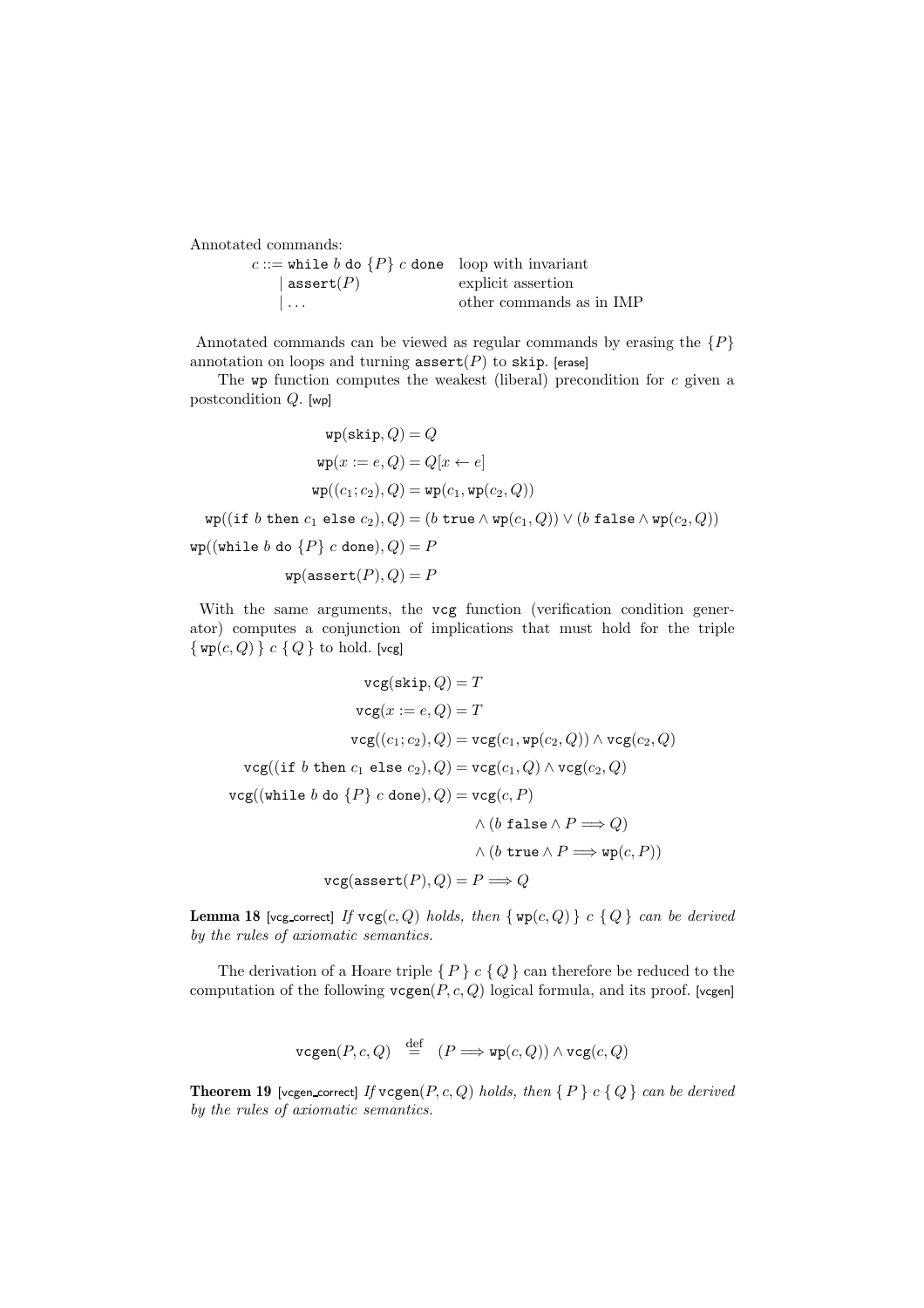**Example.** Consider the following annotated IMP program  $c$ :

 $r := a; q := 0;$ while  $b < r+1$  do  $\{I\}$  r := r - b; q := q + 1 done

and the following precondition  $P$ , loop invariant  $I$  and postcondition  $Q$ :

$$
P \stackrel{\text{def}}{=} \lambda s. \ s(\mathbf{a}) \ge 0 \land s(\mathbf{b}) > 0
$$
  

$$
I \stackrel{\text{def}}{=} \lambda s. \ s(\mathbf{r}) \ge 0 \land s(\mathbf{b}) > 0 \land s(\mathbf{a}) = s(\mathbf{b}) \times s(\mathbf{q}) + s(\mathbf{r})
$$
  

$$
Q \stackrel{\text{def}}{=} \lambda s. \ s(\mathbf{q}) = s(\mathbf{a})/s(\mathbf{b})
$$

To prove that  $\{P\}$  c  $\{Q\}$ , we apply theorem 19, then ask Coq to compute and simplify the formula  $vccen(P, c, Q)$ . We obtain the conjunction of three implications:

$$
s(\mathbf{a}) \ge 0 \land s(\mathbf{b}) > 0 \Longrightarrow s(\mathbf{a}) \ge 0 \land s(\mathbf{b}) > 0 \land s(\mathbf{a}) = s(\mathbf{b}) \times 0 + s(\mathbf{a})
$$
  
\n
$$
\neg(s(\mathbf{b}) < s(\mathbf{r}) + 1) \land s(\mathbf{r}) \ge 0 \land s(\mathbf{b}) > 0 \land s(\mathbf{a}) = s(\mathbf{b}) \times s(\mathbf{q}) + s(\mathbf{r})
$$
  
\n
$$
\Longrightarrow s(\mathbf{q}) = s(\mathbf{a})/s(\mathbf{b})
$$
  
\n
$$
s(\mathbf{b}) < s(\mathbf{r}) + 1 \land s(\mathbf{r}) \ge 0 \land s(\mathbf{b}) > 0 \land s(\mathbf{a}) = s(\mathbf{b}) \times s(\mathbf{q}) + s(\mathbf{r})
$$
  
\n
$$
\Longrightarrow s(\mathbf{r}) - s(\mathbf{b}) \ge 0 \land s(\mathbf{b}) > 0 \land s(\mathbf{a}) = s(\mathbf{b}) \times (s(\mathbf{q}) + 1) + (s(\mathbf{r}) - s(\mathbf{b}))
$$

which are easy to prove by purely arithmetic reasoning.

#### *3.4. Strong Hoare triples*

The axiomatic semantics we have seen so far enables us to prove partial correctness properties of programs, but not their termination. To prove termination as well, we need to use strong Hoare triples  $[P]$  c  $[Q]$ , meaning "if precondition P holds, the command c terminates and moreover the postcondition Q holds".

The rules defining valid strong Hoare triples are similar to those for weak triples, with the exception of the while rule, which contains additional requirements that ensure termination of the loop. [Triple]

$$
[P] \text{ skip } [P] \text{ (Triple\_skip)} \qquad [P[x \leftarrow e]] \ x := e [P] \text{ (Triple\_assign)}
$$
\n
$$
\frac{[P] c_1 [Q] \quad [Q] c_2 [R]}{[P] c_1; c_2 [R]} \text{ (Triple\_seq)}
$$
\n
$$
\frac{[b \text{ true } \land P] c_1 [Q] \quad [b \text{ false } \land P] c_2 [Q]}{[P] \text{ if } b \text{ then } c_1 \text{ else } c_2 [Q]}
$$
\n
$$
\frac{(\forall v \in \mathbb{Z}, [b \text{ true } \land e_m = v \land P] c [0 \le e_m < v \land P])}{[P] \text{ while } b \text{ do } c \text{ done } [b \text{ false } \land P]}
$$
\n
$$
\frac{P \Longrightarrow P' \quad [P'] c [Q'] \quad Q' \Longrightarrow Q \text{ (Triple\_consequence)}}
$$
\n
$$
[P] c [Q]
$$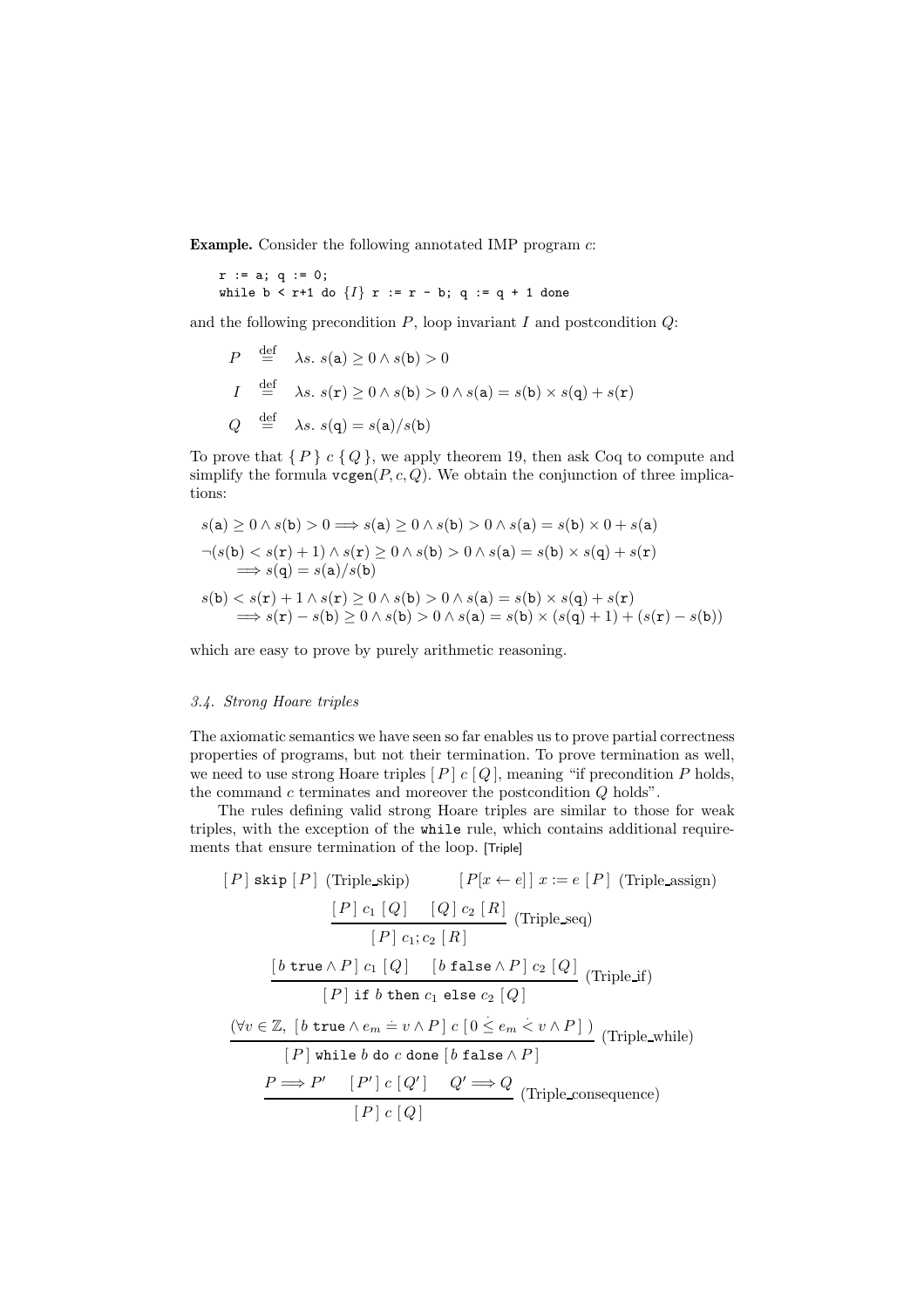In the Triple\_while rule,  $e_m$  stands for an expression whose value should decrease but remain nonnegative at each iteration. The precondition  $e_m = v$  and the postcondition  $0 \leq e_m < v$  capture this fact:

$$
e_m=v \quad \mathop{\stackrel{\mathrm{def}}{=}}\nolimits \quad \lambda s. \,\, [\![ e_m ]\!] \,\, s=v \qquad \qquad 0 \leq e_m < v \quad \mathop{\stackrel{\mathrm{def}}{=}}\nolimits \quad \lambda s. \,\, 0 \leq [\![ e_m ]\!] \,\, s < v
$$

The v variable therefore denotes the value of the measure expression at the beginning of the loop body. Since it is not statically known in general, rule Triple\_while quantifies universally over every possible  $v \in \mathbb{Z}$ . Conceptually, rule Triple\_while has infinitely many premises, one for each possible value of v. Such infinitely branching inference rules cause no difficulty in Coq.

Note that the Triple\_while rule above is not powerful enough to prove termination for some loops that occur in practice, for example if the termination argument is based on a lexicographic ordering. A more general version of the rule could involve an arbitrary well-founded ordering between states.

The semantic interpretation  $[[P] \ c [Q]]$  of a strong Hoare triple is the proposition

$$
\forall s, \ P \ s \Longrightarrow \exists s', \ (c, s \Rightarrow s') \land Q(s') \qquad \text{[sem\_Triple]}
$$

As previously done for weak triples, we now prove the soundness of the inference rules for strong triples with respect to this semantic interpretation.

**Theorem 20** [Triple correct] If  $[P]$  c  $[Q]$  *can be derived by the rules of axiomatic semantics, then*  $[[P] \ c \ [Q] \]$  *holds.* 

The proof is by an outer induction on a derivation of  $[P]$  c  $[Q]$  followed, in the while case, by an inner induction on the value of the associated measure expression.

# *3.5. Further reading*

The material in this section follows Nipkow [44] (in Isabelle/HOL) and Bertot [12] (in Coq), themselves following Gordon [37].

Separation logic [45,51] extends axiomatic semantics with a notion of local reasoning: assertions carry a *domain* (in our case, a set of variable; in pointer programs, a set of store locations) and the logic enforces that nothing outside the domain of the triple changes during execution. Examples of mechanized separation logics include Marti *et al.* [35] in Coq, Tuch *et al.* [53] in Isabelle/HOL, Appel and Blazy [5] in Coq, and Myreen and Gordon [43] in HOL4.

The generation of verification conditions (section 3.3) is an instance of a more general technique known as "proof by reflection", which aims at replacing deduction steps by computations [13, chap. 16]. The derivation of  $\{P\}$  c  $\{Q\}$ from the rules of section 3.1 (a nonobvious process involving nondeterminstic proof search) is replaced by the computation of  $v_{\mathbf{C}}(\mathbf{P}, c, Q)$  (a trivial evaluation of a recursive function application). Proofs by reflection can tremendously speed up the verification of combinatorial properties, as illustrated by Gonthier and Werner's mechanized proof of the 4-color theorem [22].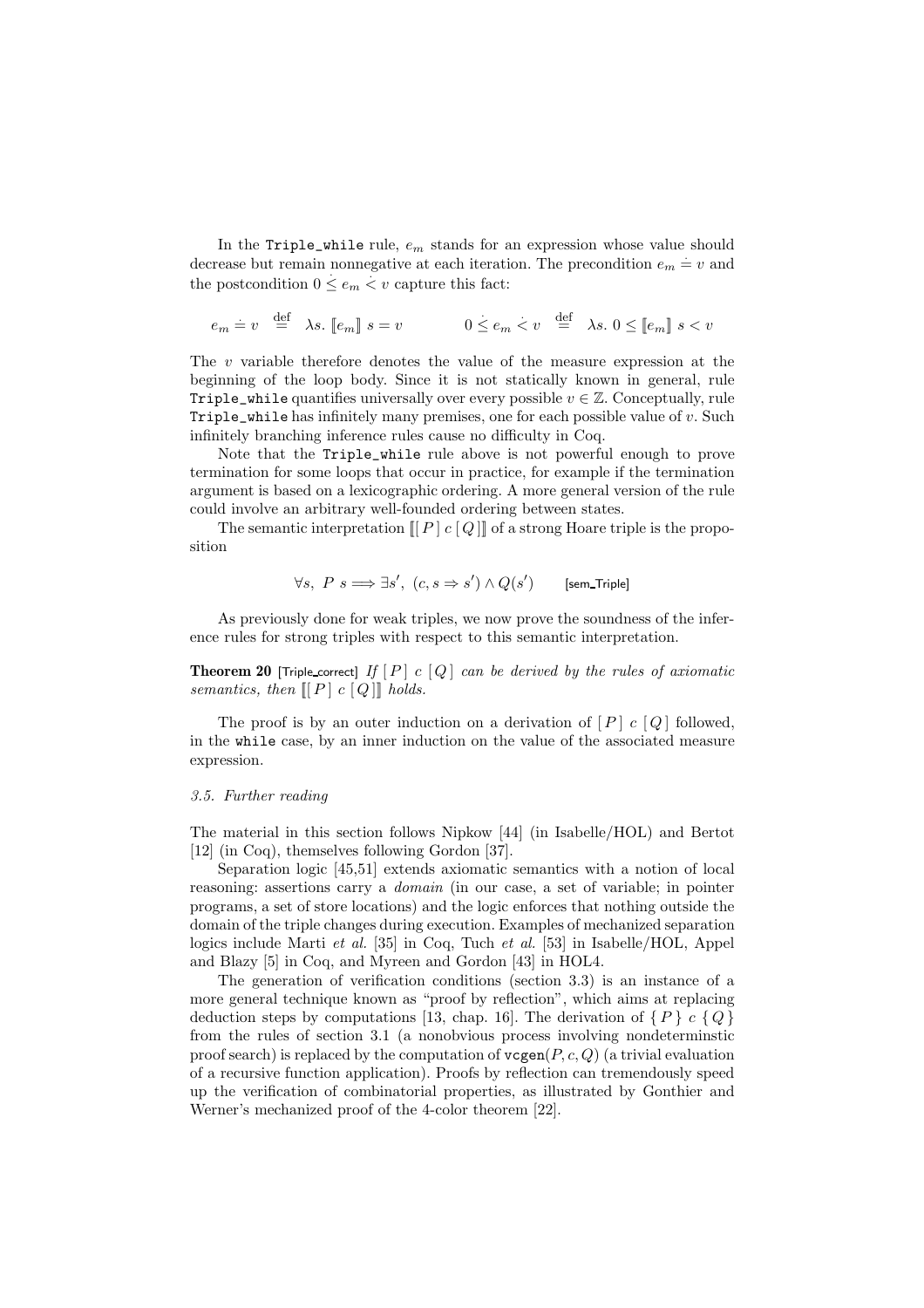# 4. Compilation to a virtual machine

There are several ways to execute programs:

- Interpretation: a program (the interpreter) traverses the abstract syntax tree of the program to be executed, performing the intended computations on the fly.
- Compilation to native code: before execution, the program is translated to a sequence of machine instructions. These instructions are those of a real microprocessor and are executed in hardware.
- Compilation to virtual machine code: before execution, the program is translated to a sequence of instructions, These instructions are those of a *virtual machine*. They do not correspond to that of an existing hardware processor, but are chosen close to the basic operations of the source language. Then, the virtual machine code is either interpreted (more efficiently than source-level interpretation) or further translated to real machine code.

In this section, we study the compilation of the IMP language to an appropriate virtual machine.

# *4.1. The IMP virtual machine*

A state of the machine is composed of: [machine state]

- A fixed code  $C$  (a list of instructions).
- A variable program counter  $pc$  (an integer position in  $C$ ).
- A variable stack  $\sigma$  (a list of integers).
- A store s (mapping variables to integers).

The instruction set is as follows: [instruction] [code]

| $i ::= \mathtt{const}(n)$ | push $n$ on stack                     |
|---------------------------|---------------------------------------|
| var(x)                    | push value of $x$                     |
| $\texttt{setvar}(x)$      | pop value and assign it to $x$        |
| add                       | pop two values, push their sum        |
| sub                       | pop two values, push their difference |
| $branch(\delta)$          | unconditional jump                    |
| $bne(\delta)$             | pop two values, jump if $\neq$        |
| $bge(\delta)$             | pop two values, jump if $\geq$        |
| halt                      | end of program                        |
|                           |                                       |

In branch instructions,  $\delta$  is an offset relative to the next instruction.

The dynamic semantics of the machine is given by the following one-step transition relation [transition].  $C(pc)$  is the instruction at position pc in C, if any.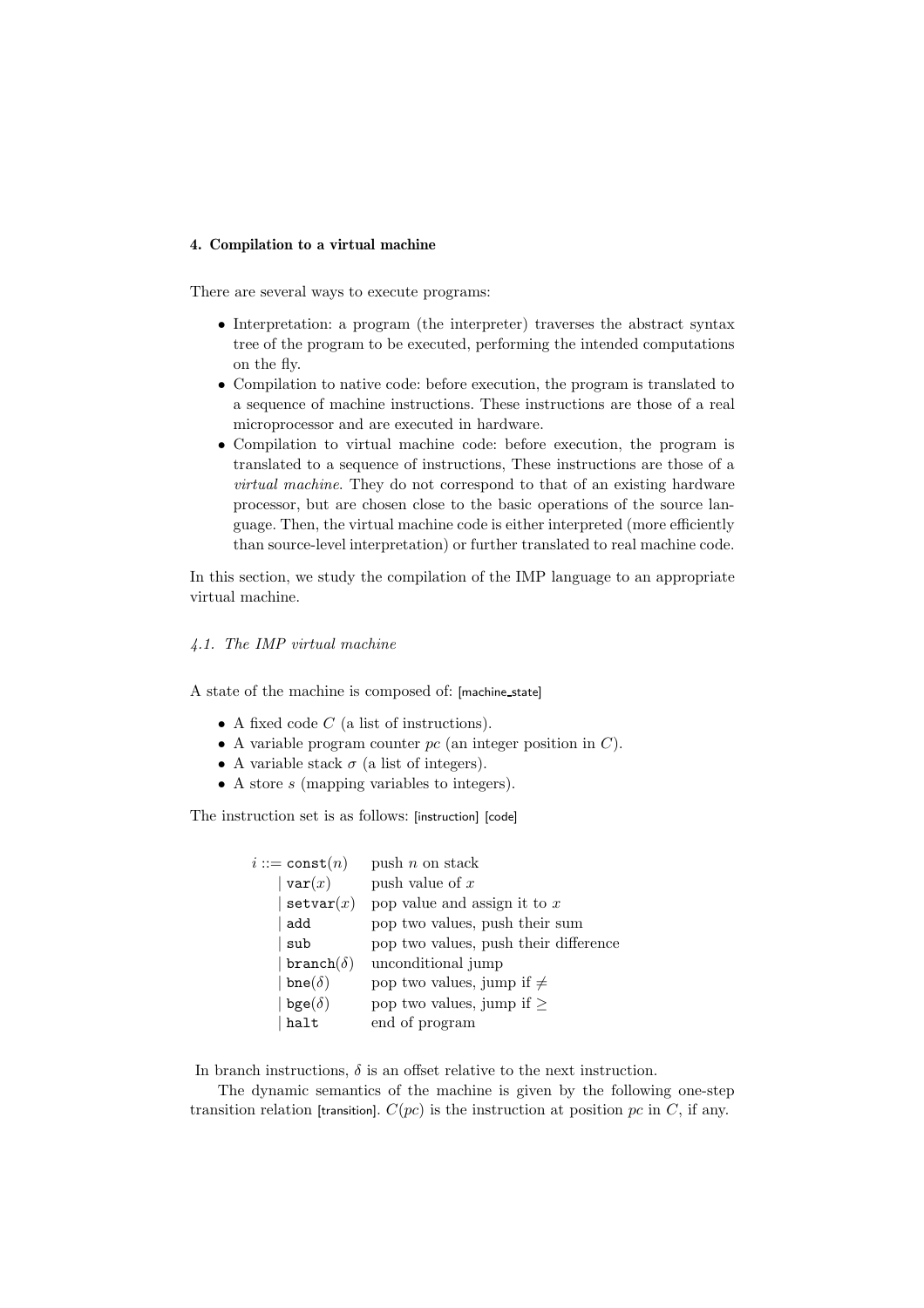$C \vdash (pc, \sigma, s) \rightarrow (pc + 1, n.\sigma, s)$  if  $C(pc) = \text{const}(n)$  $C \vdash (pc, \sigma, s) \rightarrow (pc + 1, s.(x).\sigma, s)$  if  $C(pc) = \text{var}(n)$  $C \vdash (pc, n.\sigma, s) \rightarrow (pc + 1, \sigma, s[x \leftarrow n])$  if  $C(pc) = \texttt{setvar}(x)$  $C \vdash (pc, n_2.n_1.\sigma, s) \rightarrow (pc + 1, (n_1 + n_2).\sigma, s)$  if  $C(pc) =$ add  $C \vdash (pc, n_2.n_1.\sigma, s) \rightarrow (pc + 1, (n_1 - n_2).\sigma, s)$  if  $C(pc) = sub$  $C \vdash (pc, \sigma, s) \rightarrow (pc + 1 + \delta, \sigma, s)$  if  $C(pc) = \text{branch}(\delta)$  $C \vdash (pc, n_2.n_1.\sigma, s) \rightarrow (pc + 1 + \delta, \sigma, s)$  if  $C(pc) = \text{bne}(\delta)$  and  $n_1 \neq n_2$  $C \vdash (pc, n_2.n_1.\sigma, s) \rightarrow (pc + 1, \sigma, s)$  if  $C(pc) = \text{bne}(\delta)$  and  $n_1 = n_2$  $C \vdash (pc, n_2.n_1.\sigma, s) \rightarrow (pc + 1 + \delta, \sigma, s)$  if  $C(pc) = \text{bge}(\delta)$  and  $n_1 \ge n_2$  $C \vdash (pc, n_2.n_1.\sigma, s) \rightarrow (pc + 1, \sigma, s)$  if  $C(pc) = \text{bge}(\delta)$  and  $n_1 < n_2$ 

As in section 2.2, the observable behavior of a machine program is defined by sequences of transitions:

- Termination  $C \vdash (pc, \sigma, s) \Downarrow s'$  if  $C \vdash (pc, \sigma, s) \stackrel{*}{\rightarrow} (pc', \sigma', s')$  and  $C(pc') = \texttt{halt}.$
- Divergence  $C \vdash (pc, \sigma, s) \uparrow$  if the machine makes infinitely many transitions from  $(pc, \sigma, s)$ .
- Going wrong, otherwise.

Example. The table below depicts the first 4 transitions of the execution of the code var $(x)$ ; const $(1)$ ; add; setvar $(x)$ ; branch $(-5)$ .

stack 
$$
\begin{cases} \varepsilon \\ x \mapsto 12 \\ p.c. \end{cases}
$$
  $\begin{cases} 1.12.\varepsilon \\ x \mapsto 12 \\ 1 \end{cases}$   $\begin{cases} 1.12.\varepsilon \\ x \mapsto 12 \\ 2 \end{cases}$   $\begin{cases} 13.\varepsilon \\ x \mapsto 12 \\ 3 \end{cases}$   $\begin{cases} \varepsilon \\ x \mapsto 13 \\ 4 \end{cases}$   
code  $var(x)$ ; const(1); add; setvar(x); branch(-5)

The fifth transition executes the **branch** $(-5)$  instruction, setting the program counter back to 0. The overall effect is that of an infinite loop that increments  $x$ by 1 at each iteration.

# *4.2. The compilation scheme*

The code  $comp(e)$  for an expression evaluates e and pushes its value on top of the stack [compile expr]. It executes linearly (no branches) and leaves the store unchanged. (This is the familiar translation from algebraic notation to reverse Polish notation.)

$$
\begin{aligned} \text{comp}(x) &= \text{var}(x) \\ \text{comp}(n) &= \text{const}(n) \\ \text{comp}(e_1 + e_2) &= \text{comp}(e_1); \text{comp}(e_2); \text{add} \\ \text{comp}(e_1 - e_2) &= \text{comp}(e_1); \text{comp}(e_2); \text{sub} \end{aligned}
$$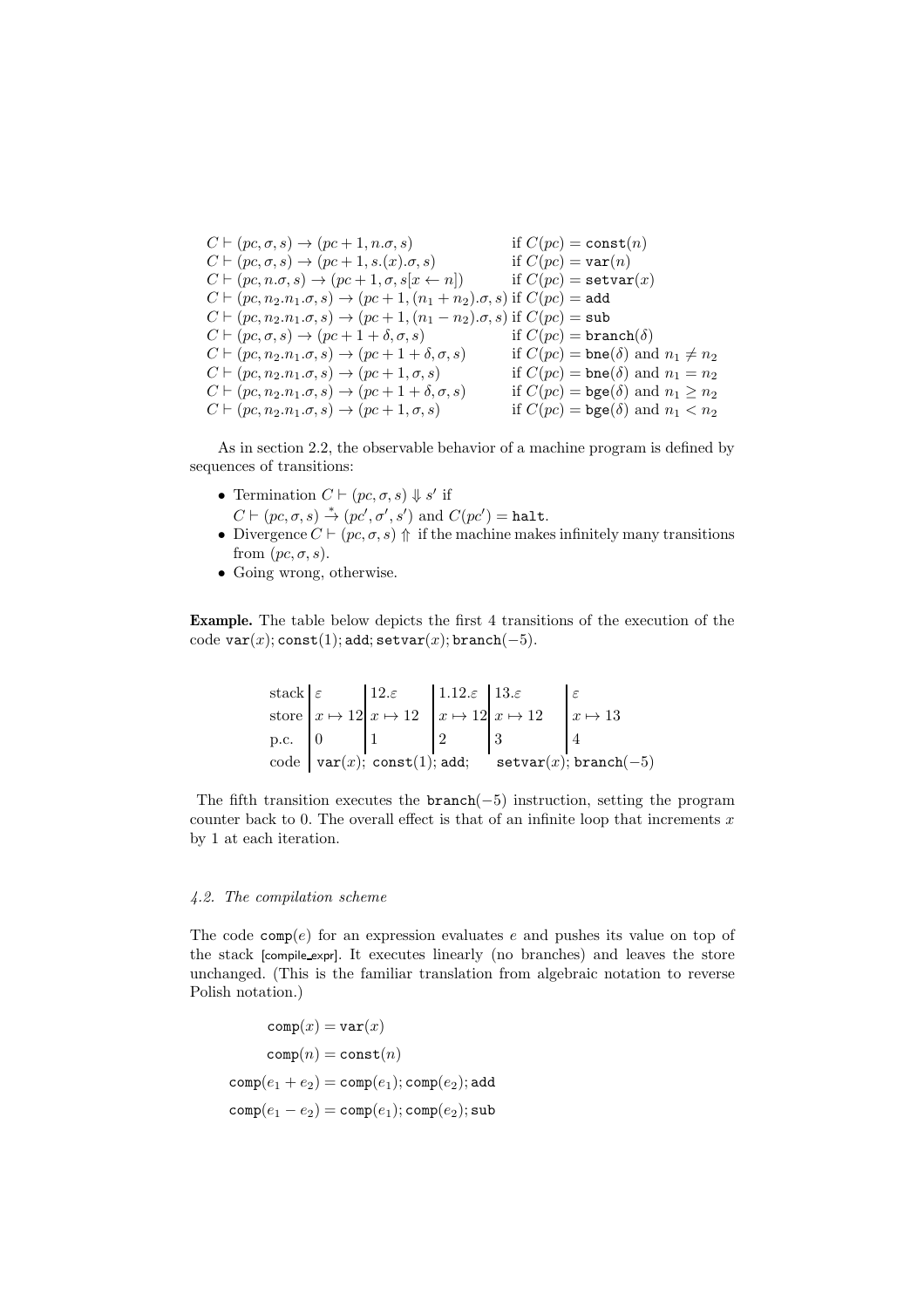

Figure 2. Shape of generated code for if  $e_1 = e_2$  then  $c_1$  else  $c_2$  (left) and while  $e_1 = e_2$  do c done (right)

The code  $\text{comp}(b, \delta)$  for a boolean expression falls through if b is true, and branches to offset  $\delta$  if  $b$  is false. [compile bool expr]

$$
comp(e_1 = e_2, \delta) = comp(e_1); comp(e_2); bne(\delta)
$$

$$
comp(e_1 < e_2, \delta) = comp(e_1); comp(e_2); bge(\delta)
$$

The code  $\text{comp}(c)$  for a command c updates the state according to the semantics of c, while leaving the stack unchanged. [compile cmd]

$$
\text{comp}(\texttt{skip}) = \varepsilon
$$
\n
$$
\text{comp}(x := e) = \text{comp}(e); \text{setvar}(x)
$$
\n
$$
\text{comp}(c_1; c_2) = \text{comp}(c_1); \text{comp}(c_2)
$$
\n
$$
\text{comp}(\text{if } b \text{ then } c_1 \text{ else } c_2) = \text{comp}(b, |C_1| + 1); C_1; \text{branch}(|C_2|); C_2
$$
\n
$$
\text{where } C_1 = \text{comp}(c_1) \text{ and } C_2 = \text{comp}(c_2)
$$
\n
$$
\text{comp}(\text{while } b \text{ do } c \text{ done}) = B; C; \text{branch}(-(|B| + |C| + 1))
$$
\n
$$
\text{where } C = \text{comp}(c) \text{ and } B = \text{comp}(b, |C| + 1)
$$

 $|C|$  is the length of a list of instructions C. The mysterious offsets in branch instructions are depicted in figure 2.

Finally, the compilation of a program c is  $\text{compile}(c) = \text{comp}(c)$ ; halt. [compile program]

Combining the compilation scheme with the semantics of the virtual machine, we obtain a new way to execute a program  $c$  in initial state  $s$ : start the machine in code  $\texttt{comp}(c)$  and state  $(0, \varepsilon, s)$  (program counter at first instruction of  $\texttt{comp}(c)$ ; empty stack; state s), and observe its behavior. Does this behavior agree with the behavior of c predicted by the semantics of section 2?

## *4.3. Notions of semantic preservation*

Consider two programs  $P_1$  and  $P_2$ , possibly in different languages. (For example,  $P_1$  is an IMP command and  $P_2$  a sequence of VM instructions.) Under which conditions can we say that  $P_2$  preserves the semantics of  $P_1$ ?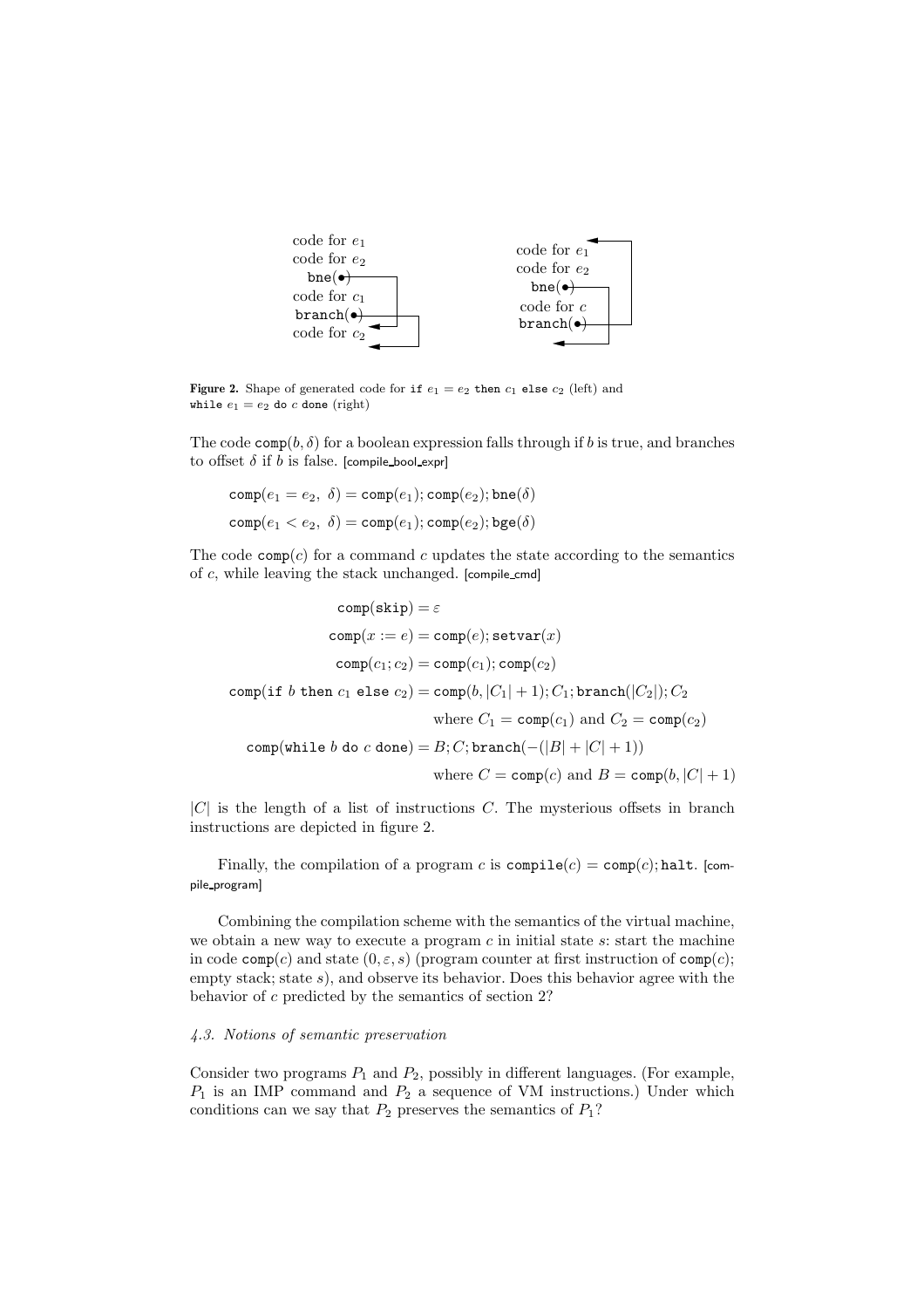To make this question precise, we assume given operational semantics for the two languages that associate to  $P_1, P_2$  sets  $\mathcal{B}(P_1), \mathcal{B}(P_2)$  of observable behaviors. In our case, observable behaviors are: termination on a final state s, divergence, and "going wrong". The set  $\mathcal{B}(P)$  contains exactly one element if P has deterministic semantics, two or more otherwise.

Here are several possible formal characterizations of the informal claim that  $P_2$  preserves the semantics of  $P_1$ .

- Bisimulation (equivalence):  $\mathcal{B}(P_1) = \mathcal{B}(P_2)$
- Backward simulation (refinement):  $\mathcal{B}(P_1) \supseteq \mathcal{B}(P_2)$
- Backward simulation for correct source programs: if wrong  $\notin \mathcal{B}(P_1)$  then  $\mathcal{B}(P_1) \supseteq \mathcal{B}(P_2)$
- Forward simulation:  $\mathcal{B}(P_1) \subseteq \mathcal{B}(P_2)$
- Forward simulation for correct source programs: if wrong  $\notin \mathcal{B}(P_1)$  then  $\mathcal{B}(P_1) \subseteq \mathcal{B}(P_2)$

Bisimulation is the strongest notion of semantic preservation, ensuring that the two programs are indistinguishable. It is often too strong in practice. For example, the C language has non-deterministic semantics because the evaluation order for expressions is not fully specified; yet, C compilers choose one particular evaluation order while generating deterministic machine code; therefore, the generated code has fewer behaviors than the source code. This intuition corresponds to the backward simulation property defined above: all behaviors of  $P_2$ are possible behaviors of  $P_1$ , but  $P_1$  can have more behaviors.

In addition to reducing nondeterminism, compilers routinely optimize away "going wrong" behaviors. For instance, the source program  $P_1$  contains an integer division  $z := x/y$  that can go wrong if  $y = 0$ , but the compiler eliminated this division because z is not used afterwards, therefore generating a program  $P_2$  that does not go wrong if  $y = 0$ . This additional degree of liberty is reflected in the "backward simulation for correct source programs" above.

Finally, the two "forward simulation" properties reverse the roles of  $P_1$  and  $P_2$ , expressing the fact that any (non-wrong) behavior of the source program  $P_1$ is a possible behavior of the compiled code  $P_2$ . Such forward simulation properties are generally much easier to prove than backward simulations, but provide apparently weaker guarantees:  $P_2$  could have additional behaviors, not exhibited by  $P_1$ , that are undesirable, such as "going wrong". This cannot happen, however, if  $P_2$  has deterministic semantics.

Lemma 21 *(Simulation and determinism.)* If  $P_2$  *has deterministic semantics, then "forward simulation for correct programs" implies "backward simulation for correct programs".*

In conclusion, for deterministic languages such as IMP and IMP virtual machine code, "forward simulation for correct programs" is an appropriate notion of semantic preservation to prove the correctness of compilers and program transformations.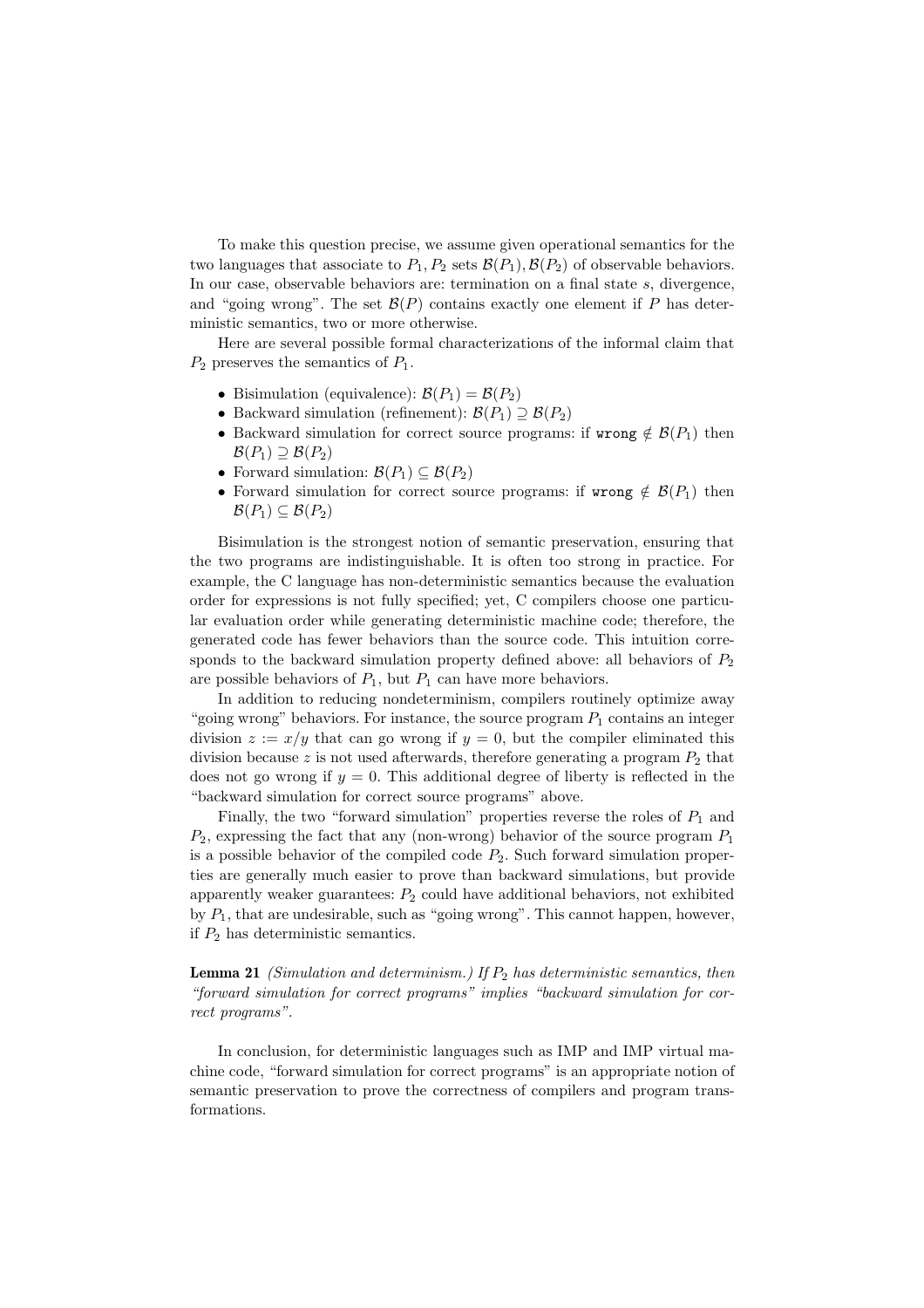# *4.4. Semantic preservation for the compiler*

Recall the informal specification for the code  $\text{comp}(e)$  generated by the compilation of expression  $e$ : it should evaluate  $e$  and push its value on top of the stack, execute linearly (no branches), and leave the store unchanged. Formally, we should have comp(e):  $(0, \sigma, s) \stackrel{*}{\rightarrow} (|\text{comp}(e)|, ([e] \ s). \sigma, s)$  for all stacks  $\sigma$  and stores s. Note that  $pc = |comp(e)|$  means that the program counter is one past the last instruction in the sequence  $\text{comp}(e)$ . To enable a proof by induction, we need to strengthen this result and consider codes of the form  $C_1$ ; comp $(e)$ ;  $C_2$ , where the code for e is bracketed by two arbitrary code sequences  $C_1$  and  $C_2$ . The program counter, then, should go from  $|C_1|$  (pointing to the first instruction of  $comp(e)$ ) to  $|C_1|+|\text{comp}(e)|$  (pointing one past the last instruction of  $\text{comp}(e)$ , or equivalently to the first instruction of  $C_2$ ).

**Lemma 22** [compile\_expr\_correct] *For all instruction sequences*  $C_1, C_2$ *, stacks*  $\sigma$  *and states* s*,*

$$
C_1; \text{comp}(e); C_2 \vdash (|C_1|, \sigma, s) \stackrel{*}{\rightarrow} (|C_1| + |\text{comp}(e)|, [\![e]\!]\;s.\sigma, s)
$$

The proof is a simple induction on the structure of  $e$ . Here is a representative case:  $e = e_1 + e_2$ . Write  $v_1 = [e_1] s$  and  $v_2 = [e_2] s$ . The code C is  $C_1$ ; comp $(e_1)$ ; comp $(e_2)$ ; add;  $C_2$ . Viewing C as  $C_1$ ; comp $(e_1)$ ; (comp $(e_2)$ ; add;  $C_2$ ), we can apply the induction hypothesis to  $e_1$ , obtaining the transitions

$$
(|C_1|, \sigma, s) \stackrel{*}{\rightarrow} (|C_1| + |\text{comp}(e_1)|, v_1. \sigma, s)
$$

Likewise, viewing C as  $(C_1; \text{comp}(e_1))$ ;  $\text{comp}(e_2)$ ; (add;  $C_2$ ), we can apply the induction hypothesis to  $e_2$ , obtaining

$$
(|C_1; \text{comp}(e_1)|, v_1.\sigma, s) \stackrel{*}{\rightarrow} (|C_1; \text{comp}(e_1)| + |\text{comp}(e_2)|, v_2.v_1.\sigma, s)
$$

Combining these two sequences with an add transition, we obtain

$$
(|C_1|, \sigma, s) \stackrel{*}{\rightarrow} (|C_1; \text{comp}(e_1); \text{comp}(e_2)| + 1, (v_1 + v_2), \sigma, s)
$$

which is the desired result.

The statement and proof of correctness for the compilation of boolean expressions is similar. Here, the stack and the store are left unchanged, and control is transferred either to the end of the generated instruction sequence or to the given offset relative to this end, depending on the truth value of the condition.

Lemma 23 [compile bool expr correct] *For all instruction sequences*  $C_1, C_2$ *, stacks*  $\sigma$ *and states* s*,*

$$
C_1; \text{comp}(b, \delta); C_2 \vdash (|C_1|, \sigma, s) \stackrel{*}{\rightarrow} (pc, \sigma, s)
$$

*with*  $pc = |C_1| + |\text{comp}(b)|$  *if*  $[b]$  s = true *and*  $pc = |C_1| + |\text{comp}(b)| + \delta$  *otherwise.*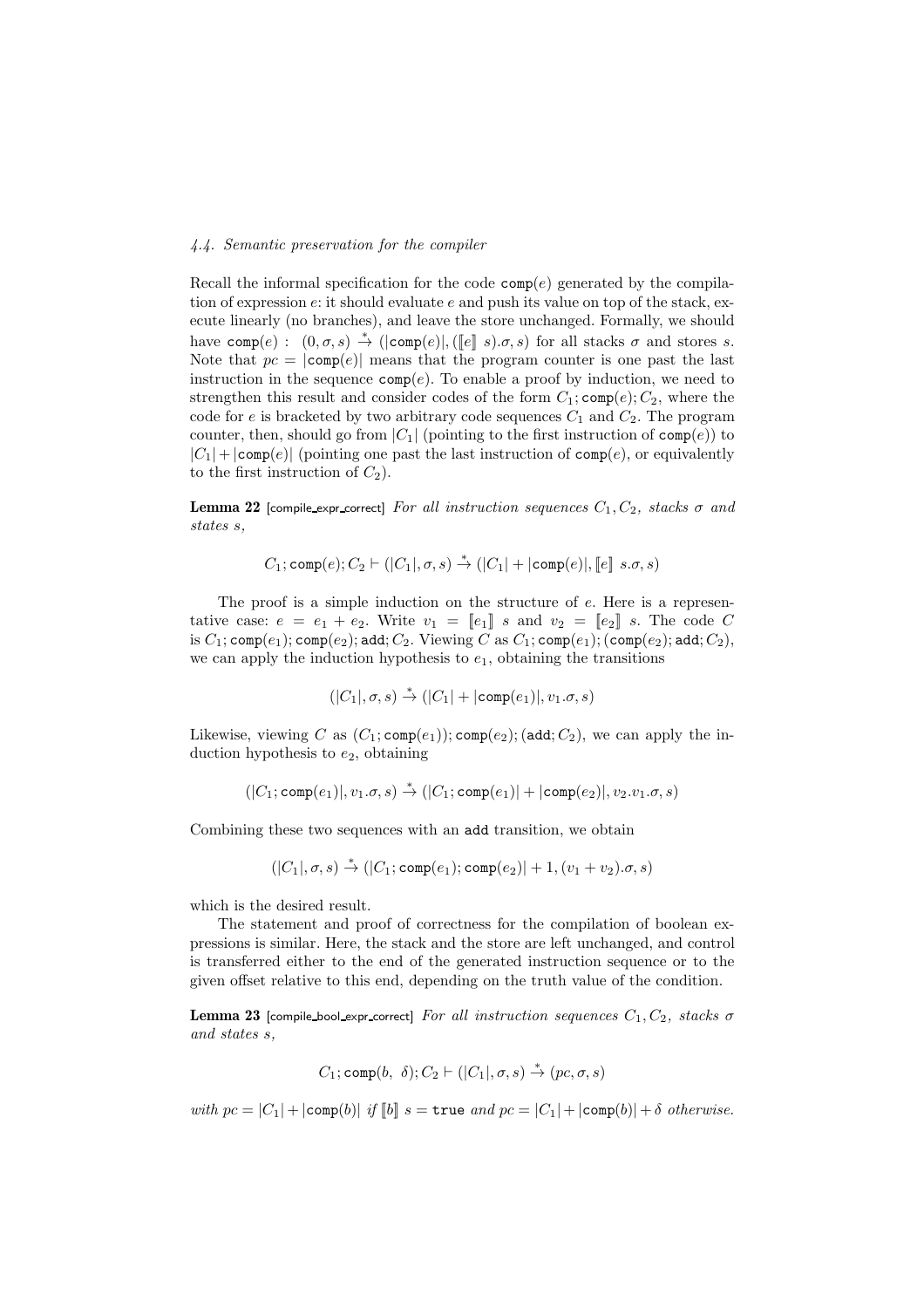To show semantic preservation between an IMP command and its compiled code, we prove a "forward simulation for correct programs" result. We therefore have two cases to consider: (1) the command terminates normally, and (2) the command diverges. In both cases, we use the natural semantics to conduct the proof, since its compositional nature is a good match for the compositional nature of the compilation scheme.

**Theorem 24** [compile\_cmd\_correct\_terminating]  $Assume \ c, s \Rightarrow s'$ . Then, for all instruc*tion sequences*  $C_1$ ,  $C_2$  *and stack*  $\sigma$ ,

$$
C_1; \text{comp}(c); C_2 \vdash (|C_1|, \sigma, s) \stackrel{*}{\rightarrow} (|C_1| + |\text{comp}(c)|, \sigma, s')
$$

The proof is by induction on a derivation of  $c, s \Rightarrow s'$  and uses the same techniques as that of lemma 22.

For the diverging case, we need the following special-purpose coinduction principle.

Lemma 25 *Let* X *be a set of (machine code, machine state) pairs such that*

$$
\forall (C, S) \in X, \exists S', (C, S') \in X \land C \vdash S \stackrel{+}{\rightarrow} S'.
$$

*Then, for all*  $(C, S) \in X$ *, we have*  $C \vdash S \uparrow \uparrow$  *(there exists an infinite sequence of transitions starting from* S*).*

The following theorem follows from the coinduction principle above applied to the set

$$
X = \{ (C_1; \text{comp}(c); C_2, (|C_1|, \sigma, s)) \mid c, s \Rightarrow \infty \}.
$$

**Theorem 26** [compile\_cmd\_correct\_diverging]  $Assume \, c, s \Rightarrow \infty$ . Then, for all instruc*tion sequences*  $C_1$ ,  $C_2$  *and stacks*  $\sigma$ ,

$$
C_1; \mathtt{comp}(c); C_2 \vdash (|C_1|, \sigma, s) \Uparrow
$$

This completes the proof of forward simulation for correct programs.

#### *4.5. Further reading*

The virtual machine used in this section matches a small subset of the Java Virtual Machine [34]. Other examples of mechanized verification of nonoptimizing compilers producing virtual machine code include Bertot [10] (for the IMP language), Klein and Nipkow [29] (for a subset of Java), and Grall and Leroy [32] (for call-by-value  $\lambda$ -calculus). The latter two show forward simulation results; Bertot shows both forward and backward simulation, and concludes that backward simulation is considerably more difficult to prove. Other examples of difficult backward simulation arguments (not mechanized) can be found in [23], for call-by-name and call-by-value  $\lambda$ -calculus.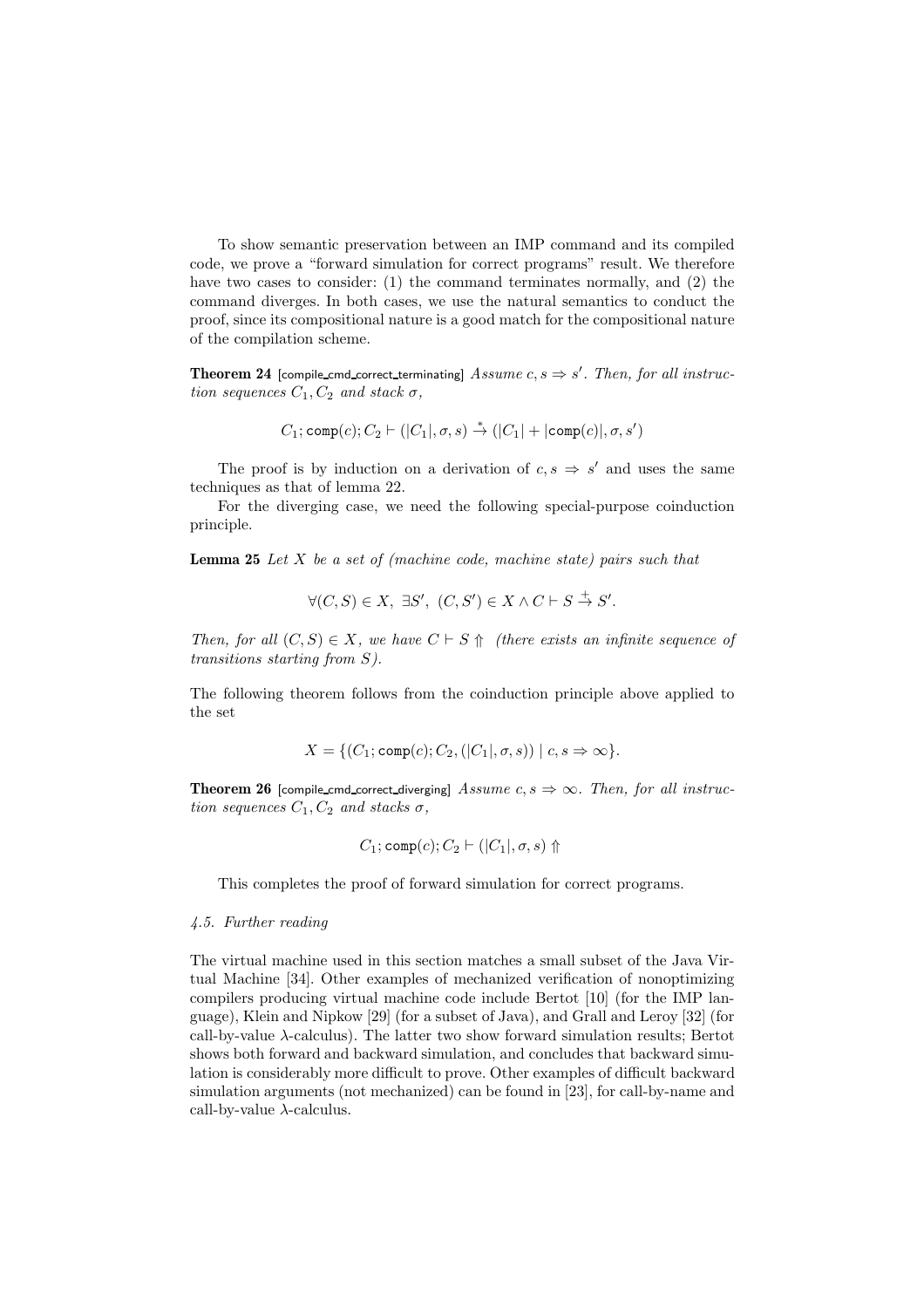Lemma 22 (correctness of compilation of arithmetic expression to stack machine code) is historically important: it is the oldest published compiler correctness proof (McCarthy and Painter [36], in 1967) and the oldest mechanized compiler correctness proof (Milner and Weyhrauch, [39], in 1972). Since then, a great many correctness proofs for compilers and compilation passes have been published, some of them being mechanized: Dave's bibliography [19] lists 99 references up to 2002.

#### 5. An example of optimizing program transformation: dead code elimination

Compilers are typically structured as a sequence of program transformations, also called *passes*. Some passes translate from one language to another, lowerlevel language, closer to machine code. The compilation scheme of section 4 is a representative example. Other passes are optimizations: they rewrite the program to an equivalent, but more efficient program. For example, the optimized program runs faster, or is smaller.

In this section, we study a representative optimization: dead code elimination. The purpose of this optimization, performed on the IMP source language, is to remove assignments  $x := e$  (turning them into skip instructions) such that the value of  $x$  is not used in the remainder of the program. This reduces both the execution time and the code size.

**Example.** Consider the command  $x := 1$ ;  $y := y + 1$ ;  $x := 2$ . The assignment  $x := 1$  can always be eliminated since x is not referenced before being redefined by  $x := 2$ .

To detect the fact that the value of a variable is not used later, we need a static analysis known as *liveness analysis*.

#### *5.1. Liveness analysis*

A variable is *dead* at a program point if its value is not used later in the execution of the program: either the variable is never mentioned again, or it is always redefined before further use. A variable is *live* if it is not dead.

Given a set A of variables live "after" a command c, the function  $\text{live}(c, A)$ over-approximates the set of variables live "before" the command [live]. It proceeds by a form of reverse execution of  $c$ , conservatively assuming that conditional branches can go both ways.  $F<sup>V</sup>$  computes the set of variables referenced in an expression [fv\_expr] [fv\_bool\_expr].

$$
\text{live}(\texttt{skip}, A) = A
$$
\n
$$
\texttt{live}(x := e, A) = \left\{ \begin{aligned} & (A \setminus \{x\}) \cup FV(e) & \text{if } x \in A; \\ & \text{if } x \notin A. \end{aligned} \right.
$$
\n
$$
\texttt{live}((c_1; c_2), A) = \texttt{live}(c_1, \texttt{live}(c_2, A))
$$
\n
$$
\texttt{live}((\texttt{if } b \texttt{ then } c_1 \texttt{ else } c_2), A) = FV(b) \cup \texttt{live}(c_1, A) \cup \texttt{live}(c_2, A)
$$
\n
$$
\texttt{live}((\texttt{while } b \texttt{ do } c \texttt{ done}), A) = \texttt{fix}(\lambda X. A \cup FV(b) \cup \texttt{live}(c, X))
$$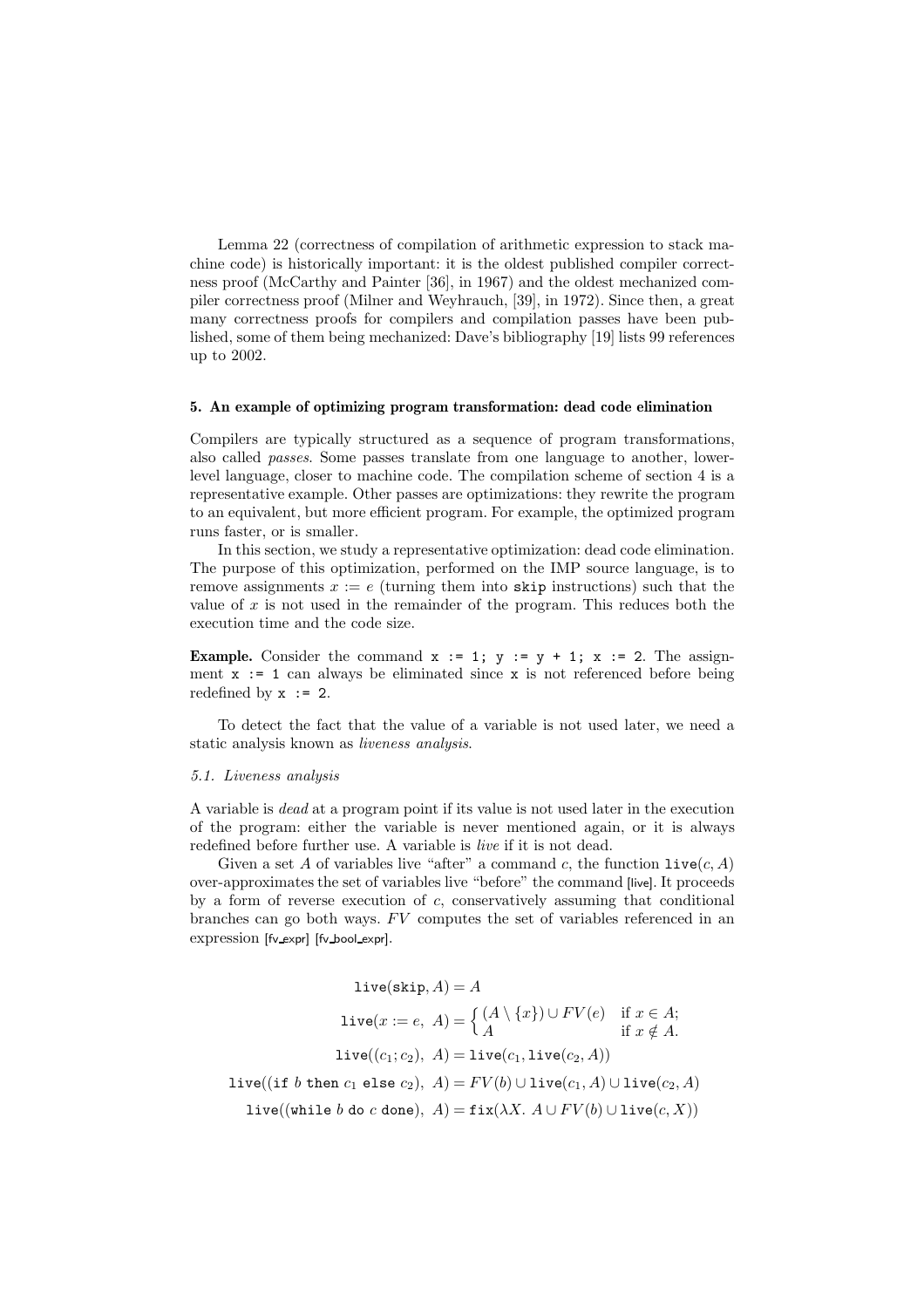If F is a function from sets of variables to sets of variables,  $fix(F)$  is supposed to compute a *post-fixpoint* of F, that is, a set X such that  $F(X) \subseteq X$ . Typically,  $F$  is iterated n times, starting from the empty set, until we reach an n such that  $F^{n+1}(\emptyset) \subseteq F^{n}(\emptyset)$ . Ensuring termination of such an iteration is, in general, a difficult problem. (See section 5.4 for discussion.) To keep things simple, we bound arbitrarily to N the number of iterations, and return a default over-approximation if a post-fixpoint cannot be found within  $N$  iterations: [fixpoint]

$$
\text{fix}(F, default) = \begin{cases} F^n(\emptyset) & \text{if } \exists n \le N, \ F^{n+1}(\emptyset) \subseteq F^n(\emptyset); \\ default & \text{otherwise} \end{cases}
$$

Here, a suitable default is  $A \cup FV$  (while b do c done), the set of variables live "after" the loop or referenced within the loop.

$$
\text{live}((\texttt{while }b\texttt{ do }c\texttt{ done}),\ A) = \texttt{fix}(\lambda X.\ A \cup FV(b) \cup \texttt{live}(c,X),\ A \cup FV(\texttt{while }b\texttt{ do }c\texttt{ done}))
$$

**Lemma 27** [live while charact] Let  $A' = \text{live}(\text{while } b \text{ do } c \text{ done}, A)$ *. Then:* 

 $FV(b) \subseteq A'$   $A \subseteq A'$  live $(c, A') \subseteq A'$ 

*5.2. Dead code elimination*

The program transformation that eliminates dead code is, then: [dce]

$$
\begin{aligned}\n\text{dce}(\text{skip},A)&=\text{skip}\\ \text{dce}(x:=e,\ A)&=\begin{cases} x:=e & \text{if }x\in A;\\ \text{skip} & \text{if }x\notin A.\end{cases} \\
\text{dce}((c_1;c_2),\ A)&=\text{dce}(c_1,\text{live}(c_2,A));\text{dce}(c_2,A) \\
\text{dce}((\text{if }b\ \text{then }c_1\ \text{else }c_2),\ A)&=\text{if }b\ \text{then }\text{dce}(c_1,A)\ \text{else }\text{dce}(c_2,A) \\
\text{dce}(\text{while }b\ \text{do }c\ \text{done},\ A)&=\text{while }b\ \text{do }\text{dce}(c,A)\ \text{done}\n\end{aligned}
$$

Example. Consider again the "Euclidean division" program c:

 $r := a$ ; q := 0; while  $b < r+1$  do  $r := r - b$ ; q := q + 1 done

If q is not live "after" (q  $\notin A$ ), it is not live throughout this program either. Therefore,  $\texttt{dce}(c, A)$  produces

```
r := a; skip; while b < r+1 do r := r - b; skip done
```
The useless computations of q have been eliminated entirely, in a process similar to program slicing. In contrast, if q is live "after" ( $q \in A$ ), all computations are necessary and  $\text{dce}(c, A)$  returns c unchanged.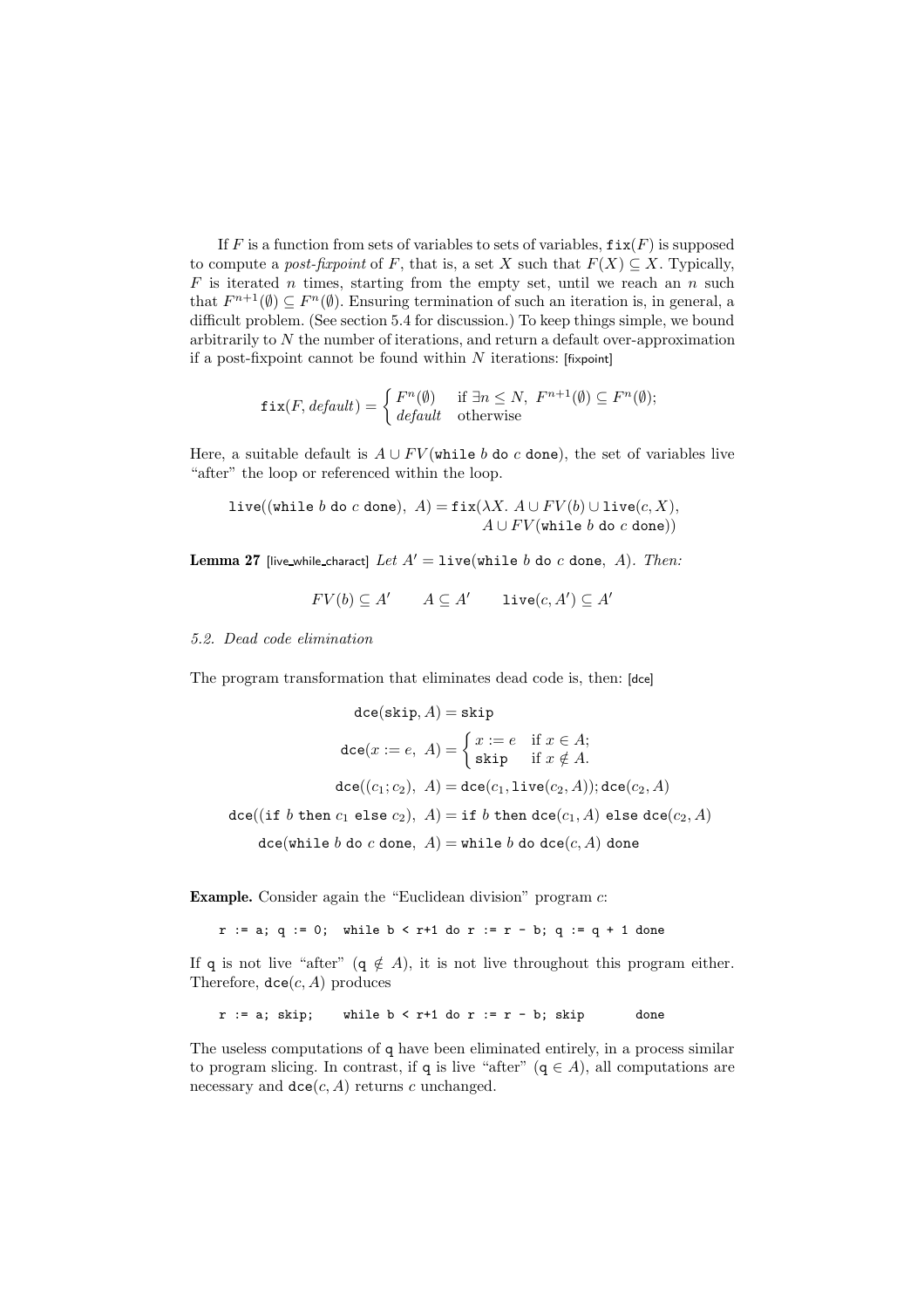# *5.3. Correctness of the transformation*

We show a "forward simulation for correct programs" property:

- If  $c, s \nightharpoonup s'$ , then  $\text{dce}(c, A), s \nightharpoonup s''$  for some s'' related to s'.
- If  $c, s \uparrow$ , then  $\text{dce}(c, A), s \uparrow$ .

However, the program  $\text{dce}(c, A)$  performs fewer assignments than c, therefore the final states can differ on the values of dead variables. We define agreement between two states  $s, s'$  with respect to a set of live variables A. [agree]

$$
s \approx s' : A \stackrel{\text{def}}{=} \forall x \in A, \ s(x) = s'(x)
$$

 ${\bf Lemma~28}$  [eval\_expr\_agree] [eval\_bool\_expr\_agree]  $\textit{Assume} \ \textit{s} \approx \textit{s}' : A. \ \textit{If} \ \textit{FV}(e) \subseteq A,$ *then*  $[ e ] \, s = [e ] \, s'$ *. If*  $FV(b) \subseteq A$ *, then*  $[ b ] \, s = [b] \, s'$ *.* 

The following two key lemmas show that agreement is preserved by parallel assignment to a live variable, or by unilateral assignment to a dead variable. The latter case corresponds to the replacement of  $x := e$  by skip.

**Lemma 29** [agree\_update\_live] *(Assignment to a live variable.) If*  $s \approx s' : A \setminus \{x\}$ *, then*  $s[x \leftarrow v] \approx s'[x \leftarrow v] : A$ .

**Lemma 30** [agree\_update\_dead]  $(Assignment\ to\ a\ dead\ variable.)$  If  $s \approx s' : A\ and$  $x \notin A$ *, then*  $s[x \leftarrow v] \approx s' : A$ *.* 

Using these lemmas, we can show forward simulation diagrams both for terminating and diverging commands c. In both case, we assume agreement on the variables live "before" c, namely  $\text{live}(c, A)$ .

**Theorem 31** [dce\_correct\_terminating]  $If c, s \Rightarrow s'$  and  $s \approx s_1 : \text{live}(c, A),$  then there *exists*  $s'_1$  *such that*  $\text{dce}(c, A), s_1 \Rightarrow s'_1$  *and*  $s' \approx s'_1 : A$ *.* 

**Theorem 32** [dce correct diverging] *If*  $c, s \Rightarrow \infty$  *and*  $s \approx s_1$  : live(*c*, *A*)*, then*  $\text{dce}(c, A), s_1 \Rightarrow \infty$ .

### *5.4. Further reading*

Dozens of compiler optimizations are known, each targeting a particular class of inefficiencies. See Appel [3] for an introduction to optimization, and Muchnick [42] for a catalog of classic optimizations.

The results of liveness analysis can be exploited to perform register allocation (a crucial optimization performance-wise), following Chaitin's approach [17] [3, chap. 11]: coloring of an interference graph. A mechanized proof of correctness for graph coloring-based register allocation, extending the proof given in this section, is described by Leroy [31,30].

Liveness analysis is an instance of a more general class of static analyses called *dataflow analyses* [3, chap. 17], themselves being a special case of abstract interpretation. Bertot *et al.* [14] and Leroy [30] prove, in Coq, the correctness of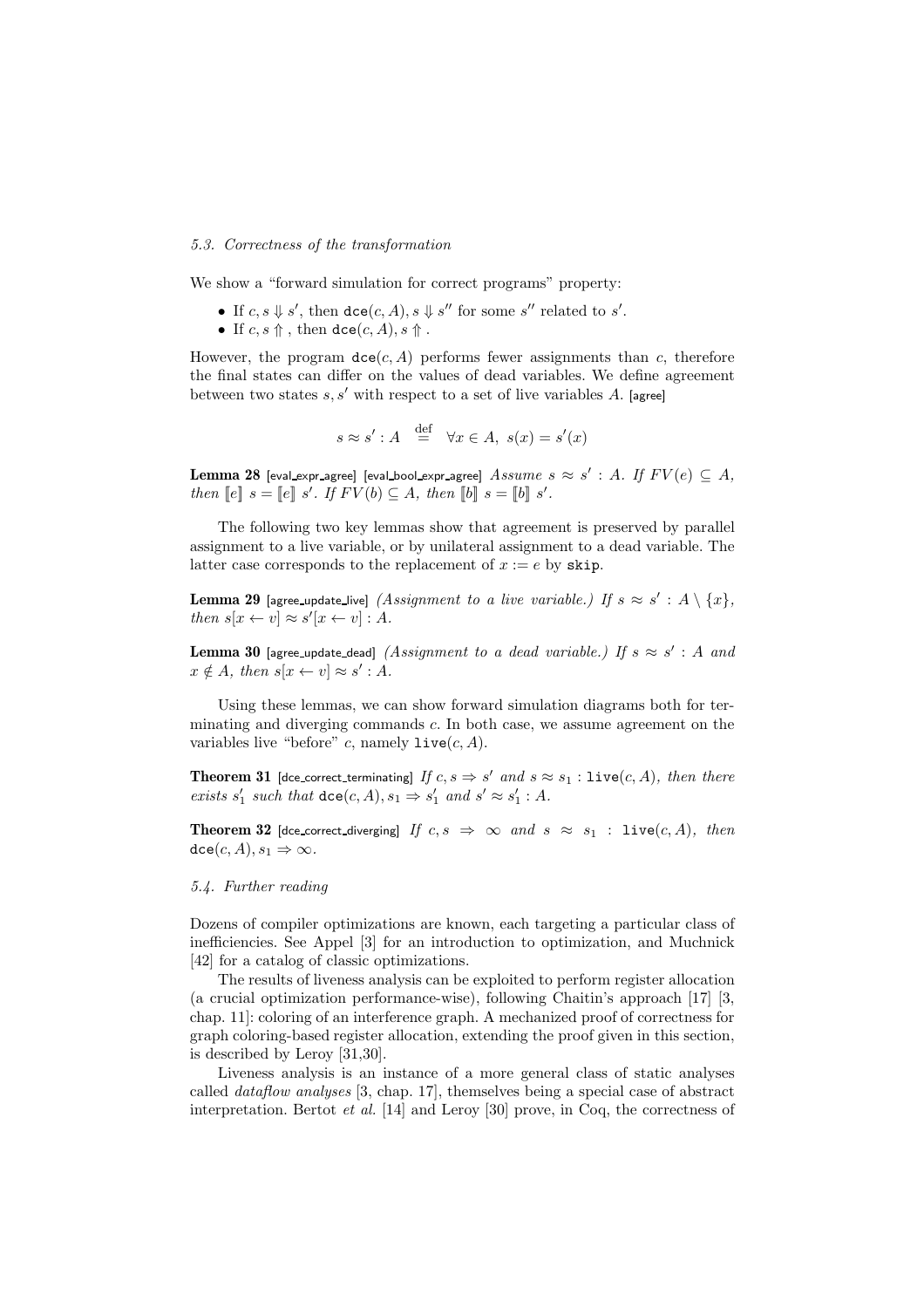several optimizations based on dataflow analyses, such as constant propagation and common subexpression elimination. Cachera *et al.* [16] present a reusable Coq framework for dataflow analyses.

Dataflow analyses are generally carried on an unstructured representation of the program called the control-flow graph. Dataflow equations are set up between the nodes of this graph, then solved by one global fixpoint iteration, often based on Kildall's worklist algorithm [27]. This is more efficient than the approach we described (computing a local fixpoint for each loop), which can be exponential in the nesting degree of loops. Kildall's worklist algorithm has been mechanically verified many times [14,18,29].

The effective computation of fixpoints is a central issue in static analysis. Theorems such as Knaster-Tarski's show the existence of fixpoints in many cases, and can be mechanized [47,15], but fail to provide effective algorithms. Noetherian recursion can be used if the domain of the analysis is well founded (no infinite chains) [13, chap. 15], but this property is difficult to ensure in practice [16]. The shortcut we took in this section (bounding arbitrarily the number of iterations) is inelegant but a reasonable engineering compromise.

# 6. State of the art and current trends

While this lecture was illustrated using "toy" languages and machines, the techniques we presented, based on operational and axiomatic semantics and on their mechanization using proof assistants, do scale to realistic programming languages and systems. Here are some recent achievements using similar techniques, in reverse chronological order.

- The verification of the seL4 secure micro-kernel (http://nicta.com.au/ research/projects/l4.verified/) [28].
- The CompCert verified compiler: a realistic, moderately-optimizing compiler for a large subset of the C language down to PowerPC and ARM assembly code. (http://compcert.inria.fr/) [31].
- The Verisoft project (http://www.verisoft.de/), which aims at the endto-end formal verification of a complete embedded system, from hardware to application.
- Formal specifications of the Java / Java Card virtual machines and mechanized verifications of the Java bytecode verifier: Ninja [29], Jakarta [7], Bicolano (http://mobius.inria.fr/twiki/bin/view/Bicolano), and the Kestrel Institute project (http://www.kestrel.edu/home/projects/ java/).
- Formal verification of the ARM6 processor micro-architecture against the ARM instruction set specification [21]
- The "foundational" approach to Proof-Carrying Code [4].
- The CLI stack: a formally verified microprocessor and compiler from an assembly-level language (http://www.cs.utexas.edu/~moore/ best-ideas/piton/index.html) [40].

Here are some active research topics in this area.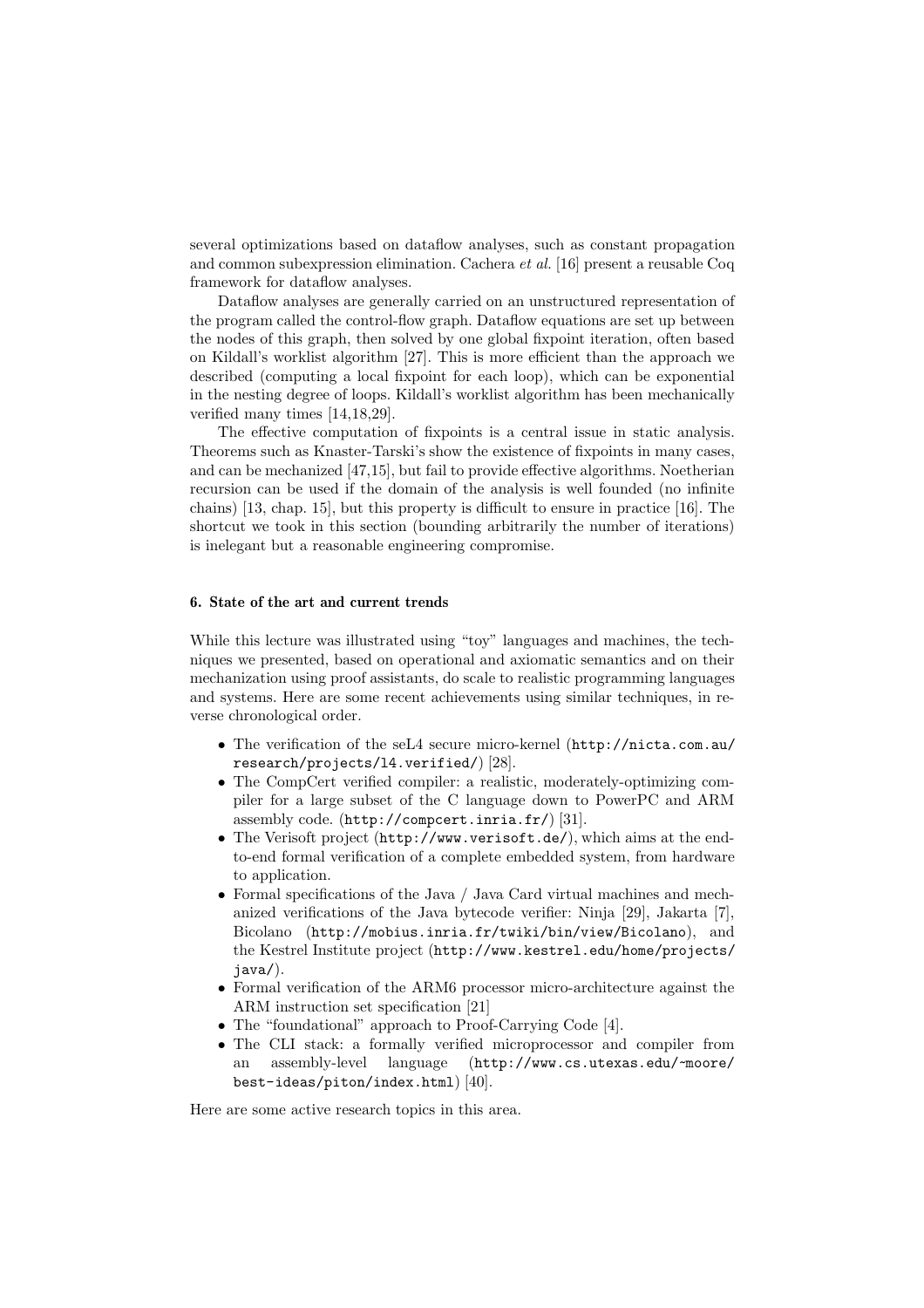*Combining static analysis and program proof.* Static analysis can be viewed as the automatic generation of logical assertions, enabling the results of static analysis to be verified *a posteriori* using a program logic, and facilitating the annotation of existing code with logical assertions.

*Proof-preserving compilation.* Given a source program annotated with assertions and a proof in axiomatic semantics, can we produce machine code annotated with the corresponding assertions and the corresponding proof? [8,33].

*Binders and* α*-conversion.* A major obstacle to the mechanization of rich language semantics and advanced type systems is the handling of bound variables and the fact that terms containing binders are equal modulo  $\alpha$ -conversion of bound variables. The POPLmark challenge explores this issue [6].

*Shared-memory concurrency.* Shared-memory concurrency raises major semantic difficulties, ranging from formalizing the "weakly-consistent" memory models implemented by today's multicore processors [52] to mechanizing program logics appropriate for proving concurrent programs correct [20,25].

*Progressing towards fully-verified development and verification environments for high-assurance software.* Beyond verifying compilers and other code generation tools, we'd like to gain formal assurance in the correctness of program verification tools such as static analyzers and program provers.

### References

- [1] P. Aczel. An introduction to inductive definitions. In J. Barwise, editor, *Handbook of Mathematical Logic*, volume 90 of *Studies in Logics and the Foundations of Mathematics*, pages 739–782. North-Holland, 1997.
- [2] S. Agerholm. Domain theory in HOL. In *Higher Order Logic Theorem Proving and its Applications, Workshop HUG '93*, volume 780 of *Lecture Notes in Computer Science*, pages 295–309. Springer, 1994.
- [3] A. W. Appel. *Modern Compiler Implementation in ML*. Cambridge University Press, 1998.
- [4] A. W. Appel. Foundational proof-carrying code. In *Logic in Computer Science 2001*, pages 247–258. IEEE Computer Society Press, 2001.
- [5] A. W. Appel and S. Blazy. Separation logic for small-step Cminor. In *Theorem Proving in Higher Order Logics, 20th Int. Conf. TPHOLs 2007*, volume 4732 of *Lecture Notes in Computer Science*, pages 5–21. Springer, 2007.
- [6] B. E. Aydemir, A. Bohannon, M. Fairbairn, J. N. Foster, B. C. Pierce, P. Sewell, D. Vytiniotis, G. Washburn, S. Weirich, and S. Zdancewic. Mechanized metatheory for the masses: The POPLmark challenge. In *Int. Conf. on Theorem Proving in Higher Order Logics (TPHOLs)*, volume 3603 of *Lecture Notes in Computer Science*, pages 50–65. Springer, 2005.
- [7] G. Barthe, P. Courtieu, G. Dufay, and S. Melo de Sousa. Tool-Assisted Specification and Verification of the JavaCard Platform. In *Proceedings of AMAST'02*, volume 2422 of *Lecture Notes in Computer Science*, pages 41–59. Springer, 2002.
- [8] G. Barthe, B. Grégoire, C. Kunz, and T. Rezk. Certificate translation for optimizing compilers. In *Static Analysis, 13th Int. Symp., SAS 2006*, volume 4134 of *Lecture Notes in Computer Science*, pages 301–317. Springer, 2006.
- [9] N. Benton, A. Kennedy, and C. Varming. Some domain theory and denotational semantics in Coq. In *Theorem Proving in Higher Order Logics, 22nd International Conference, TPHOLs 2009*, volume 5674 of *Lecture Notes in Computer Science*, pages 115–130. Springer, 2009.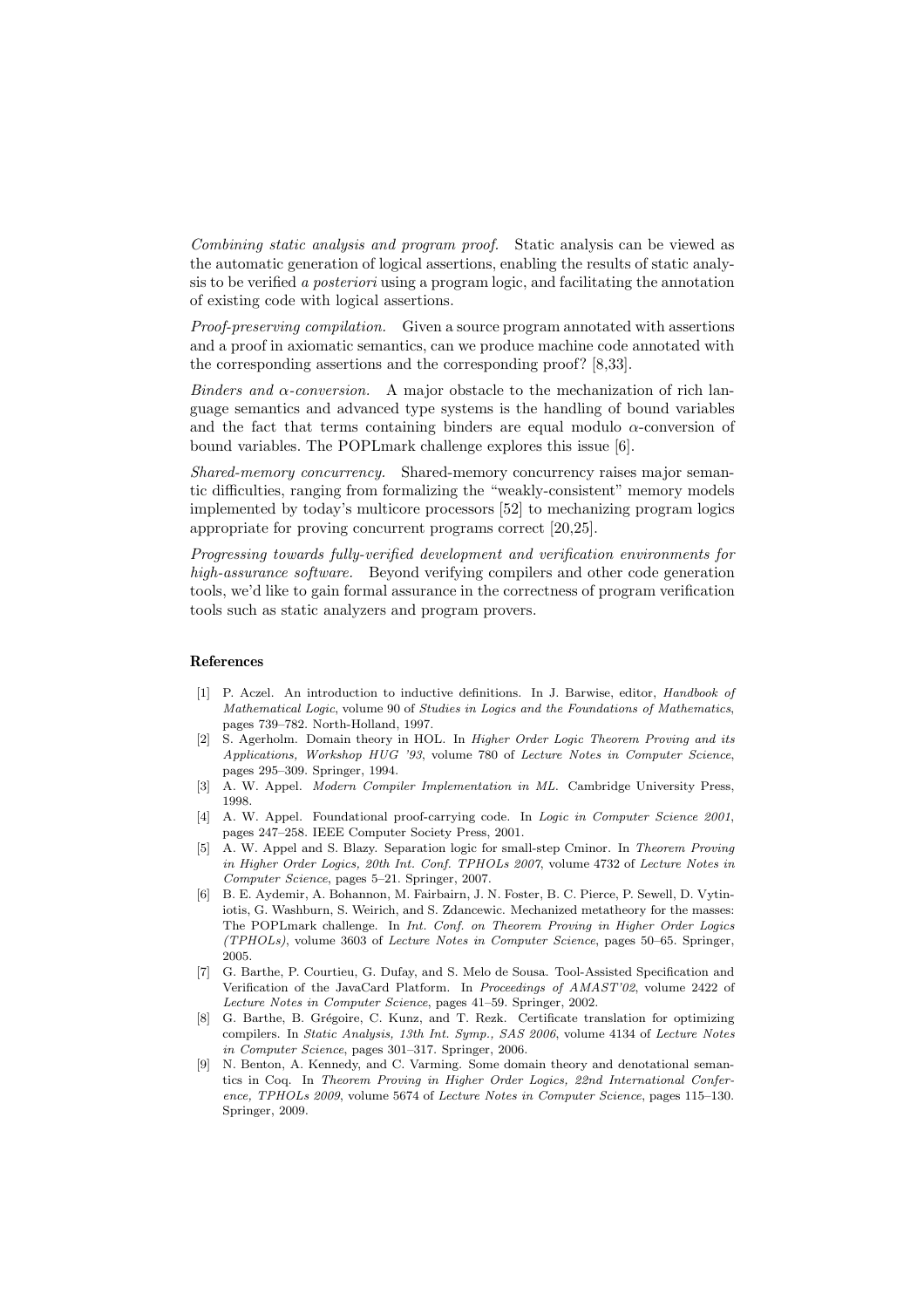- [10] Y. Bertot. A certified compiler for an imperative language. Research report RR-3488, INRIA, 1998.
- [11] Y. Bertot. Coq in a hurry. Tutorial available at http://cel.archives-ouvertes.fr/ inria-00001173, Oct. 2008.
- [12] Y. Bertot. Theorem proving support in programming language semantics. In Y. Bertot, G. Huet, J.-J. Lévy, and G. Plotkin, editors, *From Semantics to Computer Science Essays in Honour of Gilles Kahn*, pages 337–362. Cambridge University Press, 2009.
- [13] Y. Bertot and P. Castéran. *Interactive Theorem Proving and Program Development Coq'Art: The Calculus of Inductive Constructions*. EATCS Texts in Theoretical Computer Science. Springer, 2004.
- [14] Y. Bertot, B. Grégoire, and X. Leroy. A structured approach to proving compiler optimizations based on dataflow analysis. In *Types for Proofs and Programs, Workshop TYPES 2004*, volume 3839 of *Lecture Notes in Computer Science*, pages 66–81. Springer, 2006.
- [15] Y. Bertot and V. Komendantsky. Fixed point semantics and partial recursion in Coq. In *10th int. conf. on Principles and Practice of Declarative Programming (PPDP 2008)*, pages 89–96. ACM Press, 2008.
- [16] D. Cachera, T. P. Jensen, D. Pichardie, and V. Rusu. Extracting a data flow analyser in constructive logic. *Theoretical Computer Science*, 342(1):56–78, 2005.
- [17] G. J. Chaitin. Register allocation and spilling via graph coloring. In *Symposium on Compiler Construction*, volume 17(6) of *SIGPLAN Notices*, pages 98–105. ACM Press, 1982.
- [18] S. Coupet-Grimal and W. Delobel. A uniform and certified approach for two static analyses. In *Types for Proofs and Programs, Workshop TYPES 2004*, volume 3839 of *Lecture Notes in Computer Science*, pages 115–137. Springer, 2006.
- [19] M. A. Dave. Compiler verification: a bibliography. *SIGSOFT Software Engineering Notes*, 28(6):2–2, 2003.
- [20] X. Feng, R. Ferreira, and Z. Shao. On the relationship between concurrent separation logic and assume-guarantee reasoning. In *Programming Languages and Systems, 16th European Symposium on Programming, ESOP 2007*, volume 4421 of *Lecture Notes in Computer Science*, pages 173–188. Springer, 2007.
- [21] A. C. J. Fox. Formal specification and verification of ARM6. In *Theorem Proving in Higher Order Logics, 16th International Conference, TPHOLs 2003*, volume 2758 of *Lecture Notes in Computer Science*, pages 25–40. Springer, 2003.
- [22] G. Gonthier. Formal proof the four-color theorem. *Notices of the American Mathematical Society*, 55(11):1382–1393, 2008.
- [23] T. Hardin, L. Maranget, and B. Pagano. Functional runtimes within the lambda-sigma calculus. *Journal of Functional Programming*, 8(2):131–176, 1998.
- [24] C. A. R. Hoare. An axiomatic basis for computer programming. *Communications of the ACM*, 12(10):576–580, 1969.
- [25] A. Hobor, A. W. Appel, and F. Zappa Nardelli. Oracle semantics for concurrent separation logic. In *Programming Languages and Systems, 17th European Symposium on Programming, ESOP 2008*, volume 4960 of *Lecture Notes in Computer Science*, pages 353–367. Springer, 2008.
- [26] G. Kahn. Natural semantics. In K. Fuchi and M. Nivat, editors, *Programming of Future Generation Computers*, pages 237–257. Elsevier, 1988.
- [27] G. A. Kildall. A unified approach to global program optimization. In *1st symposium Principles of Programming Languages*, pages 194–206. ACM Press, 1973.
- [28] G. Klein. Operating system verification an overview. *Sadhana*, 34(1):27–69, 2009.
- [29] G. Klein and T. Nipkow. A machine-checked model for a Java-like language, virtual machine and compiler. *ACM Transactions on Programming Languages and Systems*, 28(4):619–695, 2006.
- [30] X. Leroy. A formally verified compiler back-end. arXiv:0902.2137 [cs]. Submitted, July 2008.
- [31] X. Leroy. Formal verification of a realistic compiler. *Communications of the ACM*, 52(7):107–115, 2009.